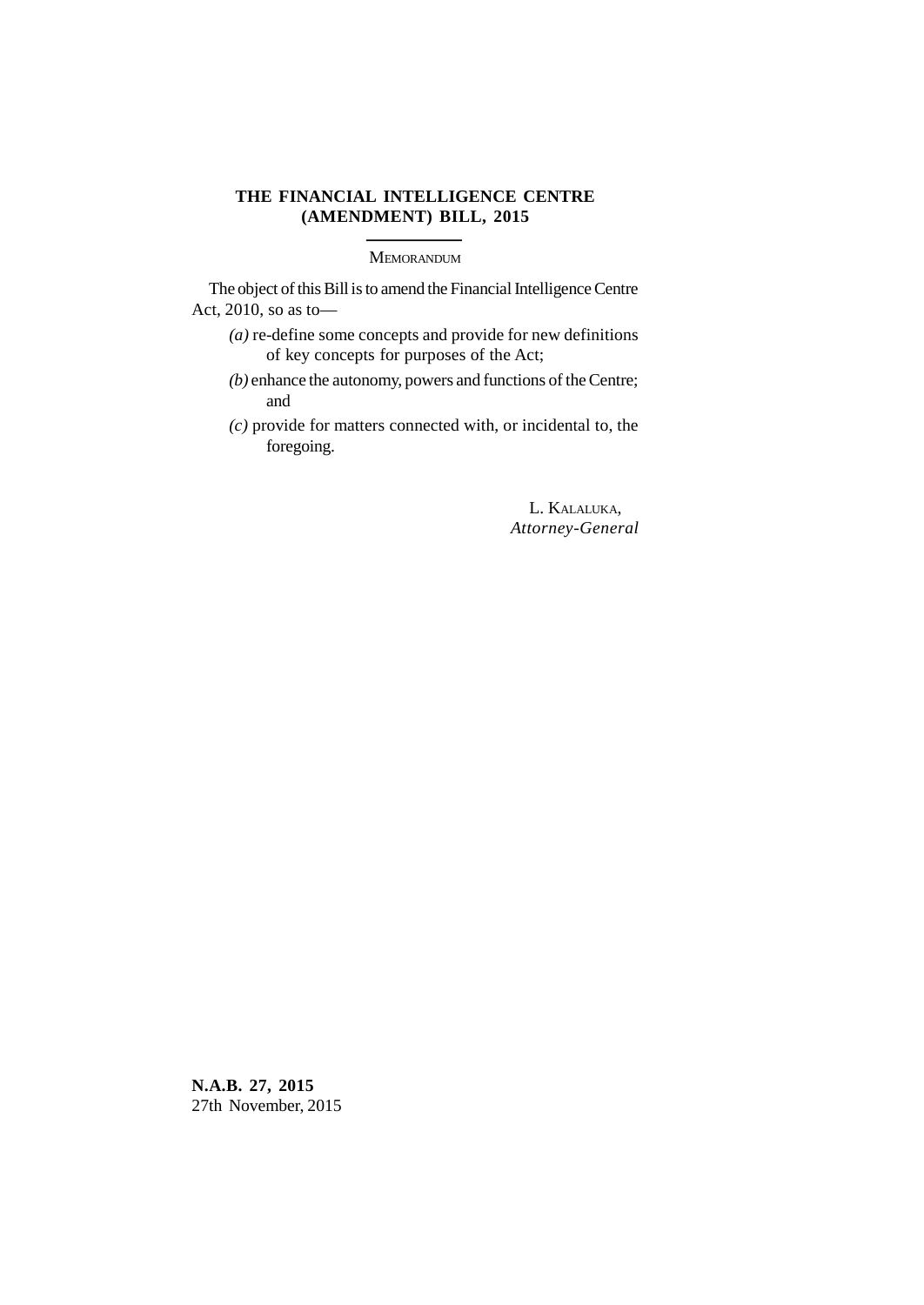# **A BILL**

#### ENTITLED

# **An Act to amend the Financial Intelligence Centre Act, 2010.**

ENACTED by the Parliament of Zambia.

Enactment

Amendment

of section 2

**1.** This Act may be cited as the Financial Intelligence Centre (Amendment)Act, 2015, and shall be read as one with the Financial Intelligence Centre Act, 2010, in this Act referred to as the principal Short title Act No. 46 of 2010

- **2.** Section *two* of the principal Act is amended by—
	- *(a)* the insertion of the figure "(1)" between the figure 2 and the words "in this Act";

# *(b)* the insertion in the definition of "suspicious transaction report" immediately after the words "financing of terrorism" wherever they appear, of the words "or proliferation";

*(c)* the deletion of the definitions of "bearer negotiable instrument," "beneficial owner", "reporting entity" and "wire transfer" and the substitution therefor of the following:

> "bearer negotiable instrument" includes a monetary instrument in bearer form such as a traveller's cheque, negotiable instrument, cheque, promissory note, money order, electronic funds transfer and digital currency, that is—

- *(a)* in bearer form;
- *(b)* endorsed without restriction;
- (c) made out to a fictitious payee or in such form that title thereto passes upon delivery;

**N.A.B. 27, 2015**

10

15

20

25

Act. 5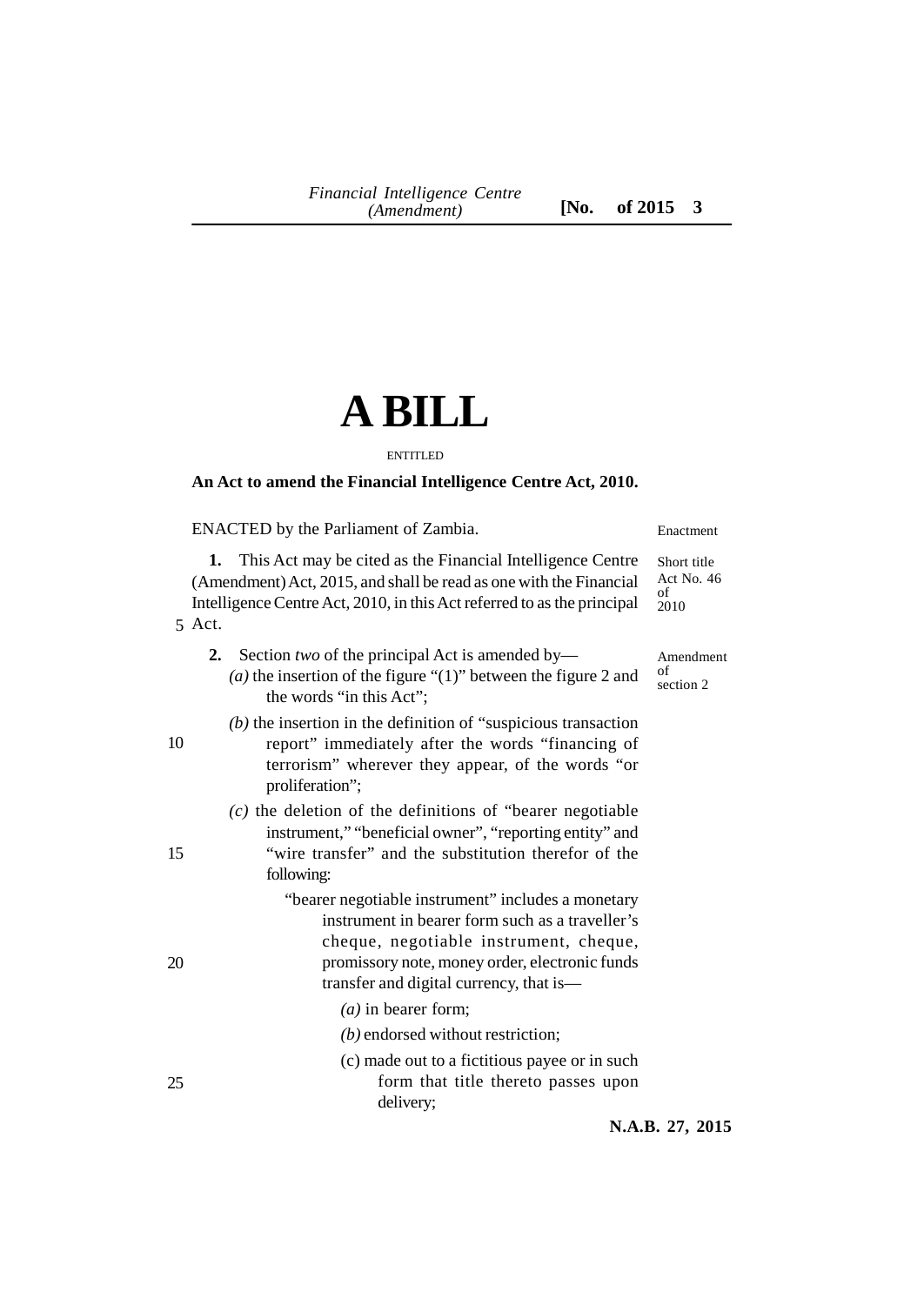*Financial Intelligence Centre* **4 No. of 2015]** *(Amendment)*

| $(d)$ an incomplete negotiable instrument,<br>including a bill of exchange, cheques<br>and money order signed, but with the<br>payee's name omitted;                                             |    |
|--------------------------------------------------------------------------------------------------------------------------------------------------------------------------------------------------|----|
| "beneficial owner" means an individual—                                                                                                                                                          | 5  |
| $(a)$ who owns or effectively controls a client<br>of a reporting entity, including the<br>individual on whose behalf a transaction<br>is conducted; or                                          |    |
| $(b)$ who exercises effective control over a                                                                                                                                                     | 10 |
| legal person or trust;                                                                                                                                                                           |    |
| "reporting entity" means-                                                                                                                                                                        |    |
| $(a)$ an institution regulated by a supervisory<br>authority; or                                                                                                                                 |    |
| $(b)$ an institution or designated non-financial<br>business or profession supervised by the<br>Centre pursuant to section five; and                                                             | 15 |
| "wire transfer" means a transaction carried out on                                                                                                                                               |    |
| behalf of an originator who may be the<br>beneficiary, through a financial institution, 20<br>including an institution that originates the wire<br>transfer and an intermediary institution that |    |
| participates in completion of the transfer, by<br>electronic means, with a view to making an<br>amount of money available to a beneficiary at $25$<br>another financial institution;             |    |
| $(d)$ the insertion, in the appropriate places, of the following<br>new definitions:                                                                                                             |    |
| "business relationship" means an association entered<br>into between a client and a reporting entity for 30<br>commercial or transactional purposes;                                             |    |
| "client" means a person who has entered into a<br>business relationship or a single transaction with<br>a reporting entity;                                                                      |    |
| "close associate" includes an individual who-                                                                                                                                                    | 35 |
| $(a)$ is known to have joint beneficial<br>ownership or control of a legal entity<br>or legal arrangement, or any other close<br>business relation, with a politically-                          |    |
| exposed person; and                                                                                                                                                                              | 40 |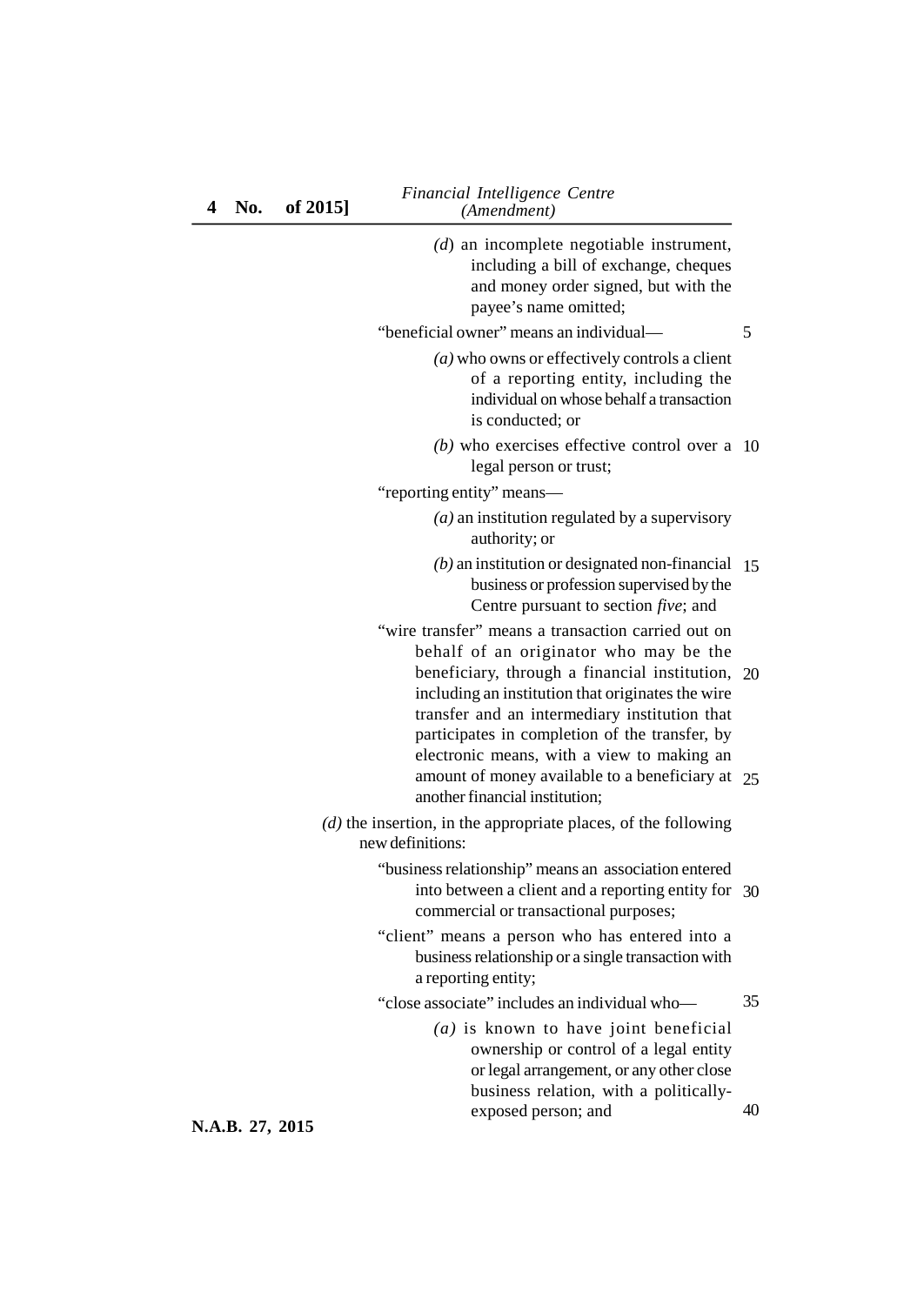| 5  | $(b)$ has sole beneficial ownership or control<br>of a legal entity or legal arrangement<br>which is known to have been set up for<br>the benefit of a politically-exposed<br>person;<br>"designated non-financial business<br>or profession" includes- |
|----|---------------------------------------------------------------------------------------------------------------------------------------------------------------------------------------------------------------------------------------------------------|
|    | $(a)$ a motor vehicle dealer;                                                                                                                                                                                                                           |
|    | $(b)$ a casino or gaming operator;                                                                                                                                                                                                                      |
| 10 | $(c)$ a precious stone or metal dealer;                                                                                                                                                                                                                 |
|    | $(d)$ a non-governmental organisation;                                                                                                                                                                                                                  |
|    | $(e)$ a real estate agent;                                                                                                                                                                                                                              |
| 15 | $(f)$ an accountant or auditor, who is a sole<br>practitioner or partner in an accounting<br>or auditing firm;                                                                                                                                          |
|    | $(g)$ a legal practitioner, who is a sole<br>practitioner or partner in a firm; or                                                                                                                                                                      |
| 20 | $(h)$ any other business or profession in which<br>the risk of money laundering and<br>terrorist financing exits, as the Minister<br>may by statutory instrument designate<br>on the advice of the Centre;                                              |
|    | "high-risk customer" includes—                                                                                                                                                                                                                          |
|    | $(a)$ a non-resident customer;                                                                                                                                                                                                                          |
| 25 | $(b)$ a private banking customer;                                                                                                                                                                                                                       |
|    | $(c)$ a legal person or legal arrangement that<br>is a personal asset holding vehicle;                                                                                                                                                                  |
|    | $(d)$ a politically-exposed person;                                                                                                                                                                                                                     |
| 30 | $(e)$ a company that has a nominee<br>shareholder or shares in bearer form;<br>or                                                                                                                                                                       |
| 35 | $(f)$ a customer that performs a transaction<br>on behalf of another person, whether<br>the identity of such other person is<br>disclosed or not:                                                                                                       |
|    | "immediate family member" in relation to an individual                                                                                                                                                                                                  |
|    | includes—                                                                                                                                                                                                                                               |
|    | $(a)$ a spouse;                                                                                                                                                                                                                                         |
|    | $(b)$ a sibling;                                                                                                                                                                                                                                        |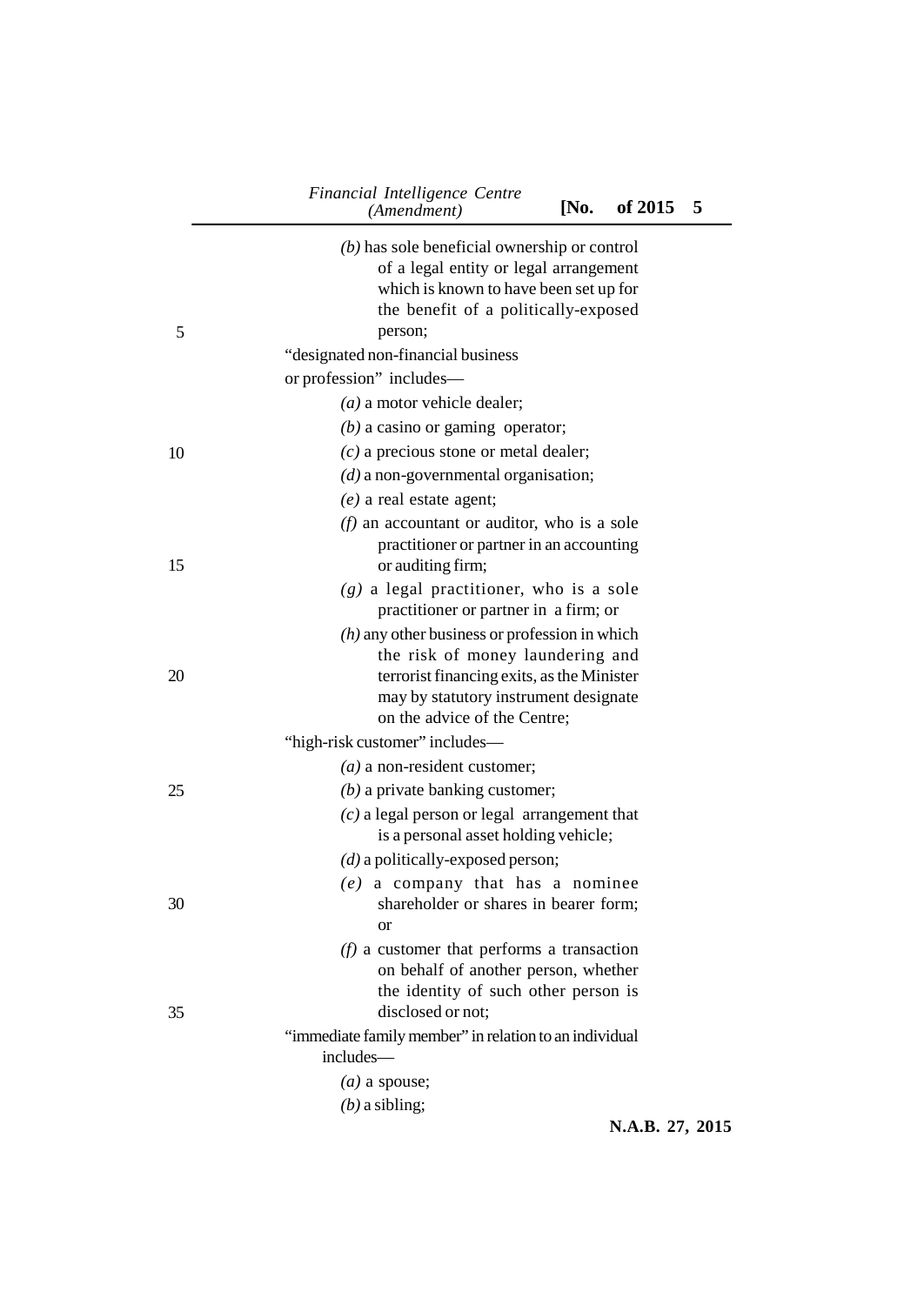|                     | $(c)$ a child and where applicable the spouse<br>of a child; and                                                                                                                                                                                  |    |
|---------------------|---------------------------------------------------------------------------------------------------------------------------------------------------------------------------------------------------------------------------------------------------|----|
|                     | $(d)$ a parent;                                                                                                                                                                                                                                   |    |
|                     | "legal person" means an entity other than a natural<br>person that can establish a permanent customer 5<br>relationship with a financial institution or<br>otherwise own property;                                                                |    |
|                     | "negotiable instrument" means an instrument such<br>as a cheque, bill of exchange or promissory note,<br>that embodies a right to payment and satisfies 10<br>the requirements for negotiability under a law<br>governing negotiable instruments; |    |
| Act No 9 of<br>2009 | "non-governmental organisation" has the meaning<br>assigned to it in the Non-Governmental<br>Organisations' Act, 2009;                                                                                                                            | 15 |
|                     | "originator" means the account holder or, where there<br>is no account, the person that places the order<br>to perform a wire transfer with a financial<br>institution;                                                                           |    |
|                     | "politically-exposed person" means-                                                                                                                                                                                                               | 20 |
|                     | $(a)$ an individual who holds, or has held, public<br>office, and includes—                                                                                                                                                                       |    |
|                     | (i) a Head of State or Government;                                                                                                                                                                                                                |    |
|                     | (ii) a Minister;                                                                                                                                                                                                                                  |    |
|                     | (iii) a Deputy Minister;                                                                                                                                                                                                                          | 25 |
|                     | (iv) a politician;                                                                                                                                                                                                                                |    |
|                     | (v) a political party official;                                                                                                                                                                                                                   |    |
|                     |                                                                                                                                                                                                                                                   |    |

**6 No. of 2015]** *(Amendment)*

*Financial Intelligence Centre*

| (vi) a judicial official or other senior |
|------------------------------------------|
| official of a quasi-judicial body;       |
| (vii) a military official;               |

30

25

20

(viii) a member of an administrative, management or supervisory body of a State owned enterprise;

- *(b)* an individual who is, or has been, entrusted 35 with a public function by a State, public body or a local or international organisation;
- *(c)* an immediate family member of a person referred to in paragraph *(a)*; or 40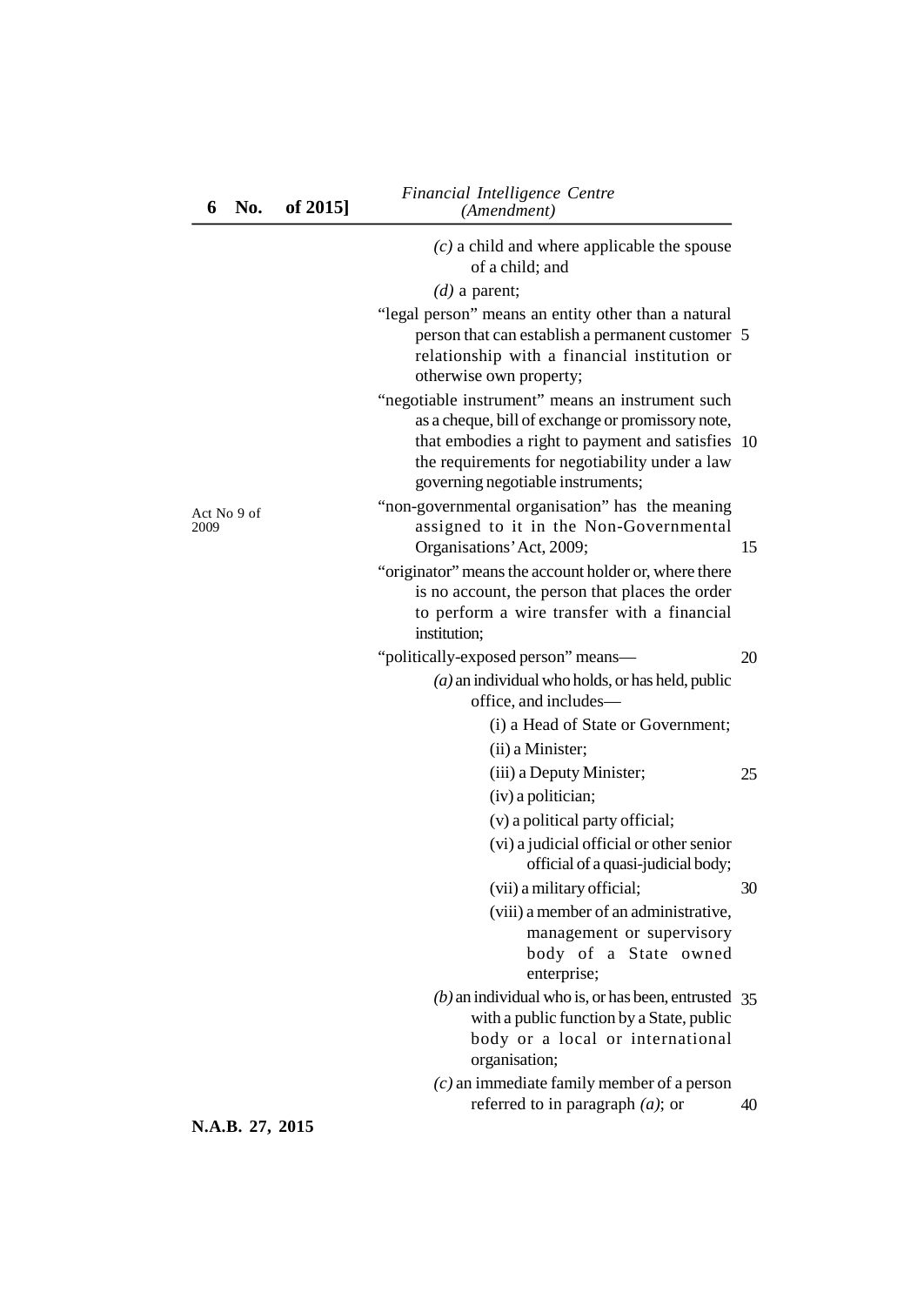|    | Financial Intelligence Centre<br>[No.<br>of 2015<br>(Amendment)                                                                                                                                                                                  |            | 7 |
|----|--------------------------------------------------------------------------------------------------------------------------------------------------------------------------------------------------------------------------------------------------|------------|---|
|    | $(d)$ a close associate of a person referred to<br>in paragraph $(a)$ ;                                                                                                                                                                          |            |   |
| 5  | "political party" means an association or organisation<br>whose objectives include the contesting of<br>elections in order to form government or<br>influence the policy of the national or local<br>government;                                 |            |   |
| 10 | "public function" means a function performed by a<br>public officer in a public body in an official<br>capacity in relation to the public body;                                                                                                  |            |   |
|    | "public office" means an office occupied by a person                                                                                                                                                                                             |            |   |
|    | in a public body; and<br>$(e)$ the insertion of the following:                                                                                                                                                                                   |            |   |
| 15 | An individual is deemed to own or effectively<br>(2)<br>control a client if the individual—                                                                                                                                                      |            |   |
| 20 | $(a)$ owns or controls, directly or indirectly,<br>including through trusts or bearer<br>shareholding for any legal person,<br>twenty-five percent or more of the<br>shares or voting rights of the entity;                                      |            |   |
| 25 | $(b)$ together with a connected person, owns<br>or controls, directly or indirectly,<br>including through trusts or bearer<br>shareholding for any legal person,<br>twenty-five percent or more of the<br>shares or voting rights of the entity; |            |   |
| 30 | $(c)$ despite a less than twenty-five percent<br>share-holding or voting rights, receives<br>a large percentage of the person's<br>declared dividends; or                                                                                        |            |   |
| 35 | $(d)$ exercises control over the management<br>of the person in that person's capacity<br>as executive officer, non-executive<br>director, independent non-executive<br>director, director, manager or partner;                                  |            |   |
|    | (1) The principal Act is amended by the repeal of section<br>3.                                                                                                                                                                                  | Repeal and |   |

*five* and the substitution therefor of the following:

Repeal and replacement of section 5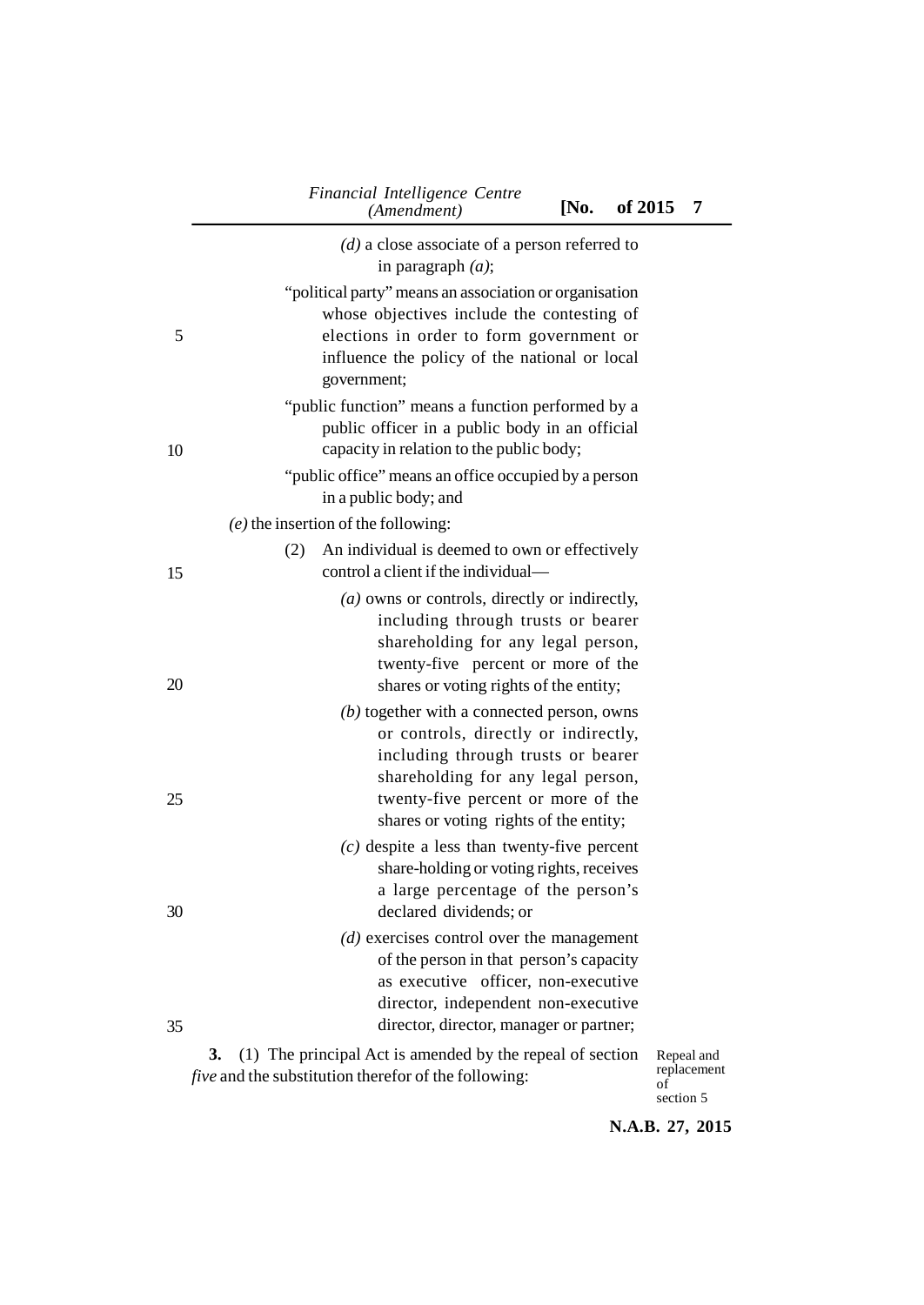| Functions of<br>Centre | 5. (1) The Centre is the sole designated national centre<br>authorised to receive, request for, analyse and disseminate<br>suspicious transaction reports, including information from<br>foreign designated authorities, made to the Centre under this<br>Act or any other written law.<br>5                                           |    |
|------------------------|----------------------------------------------------------------------------------------------------------------------------------------------------------------------------------------------------------------------------------------------------------------------------------------------------------------------------------------|----|
|                        | Despite the generality of subsection $(1)$ , the functions<br>(2)<br>of the Centre are to-                                                                                                                                                                                                                                             |    |
|                        | $(a)$ receive, request, analyse and evaluate suspicious<br>transaction reports and information from any<br>other source including a foreign designated 10<br>authority to determine whether there are<br>reasonable grounds to transmit reports for<br>investigation by law enforcement agencies or<br>foreign designated authorities; |    |
|                        | $(b)$ disseminate information to law enforcement 15<br>agencies where there are reasonable grounds<br>to suspect money laundering or financing of<br>terrorism or proliferation;                                                                                                                                                       |    |
|                        | $(c)$ provide information relating to suspicious<br>transactions to any foreign designated authority, 20<br>subject to such conditions as the Director-<br>General may determine, in accordance with this<br>Act;                                                                                                                      |    |
|                        | $(d)$ provide information, advice and assistance to law<br>enforcement agencies in furtherance of an 25<br>investigation;                                                                                                                                                                                                              |    |
|                        | (e) educate the public and reporting entities of their<br>obligations and inform them of measures to<br>detect, prevent and deter money laundering and<br>financing of terrorism or proliferation;                                                                                                                                     | 30 |
|                        | $(f)$ provide information to investigating authorities,<br>supervisory bodies, law enforcement agencies<br>and any other competent authority to facilitate<br>law enforcement for prevention of money<br>laundering and financing of terrorism or 35<br>proliferation;                                                                 |    |
|                        | $(g)$ ensure compliance with this Act and regulations,<br>directives, determinations, notices and circulars<br>issued by the Centre or supervisory authorities,<br>and give guidance to reporting entities to combat 40<br>money laundering or financing of terrorism or<br>proliferation activities;                                  |    |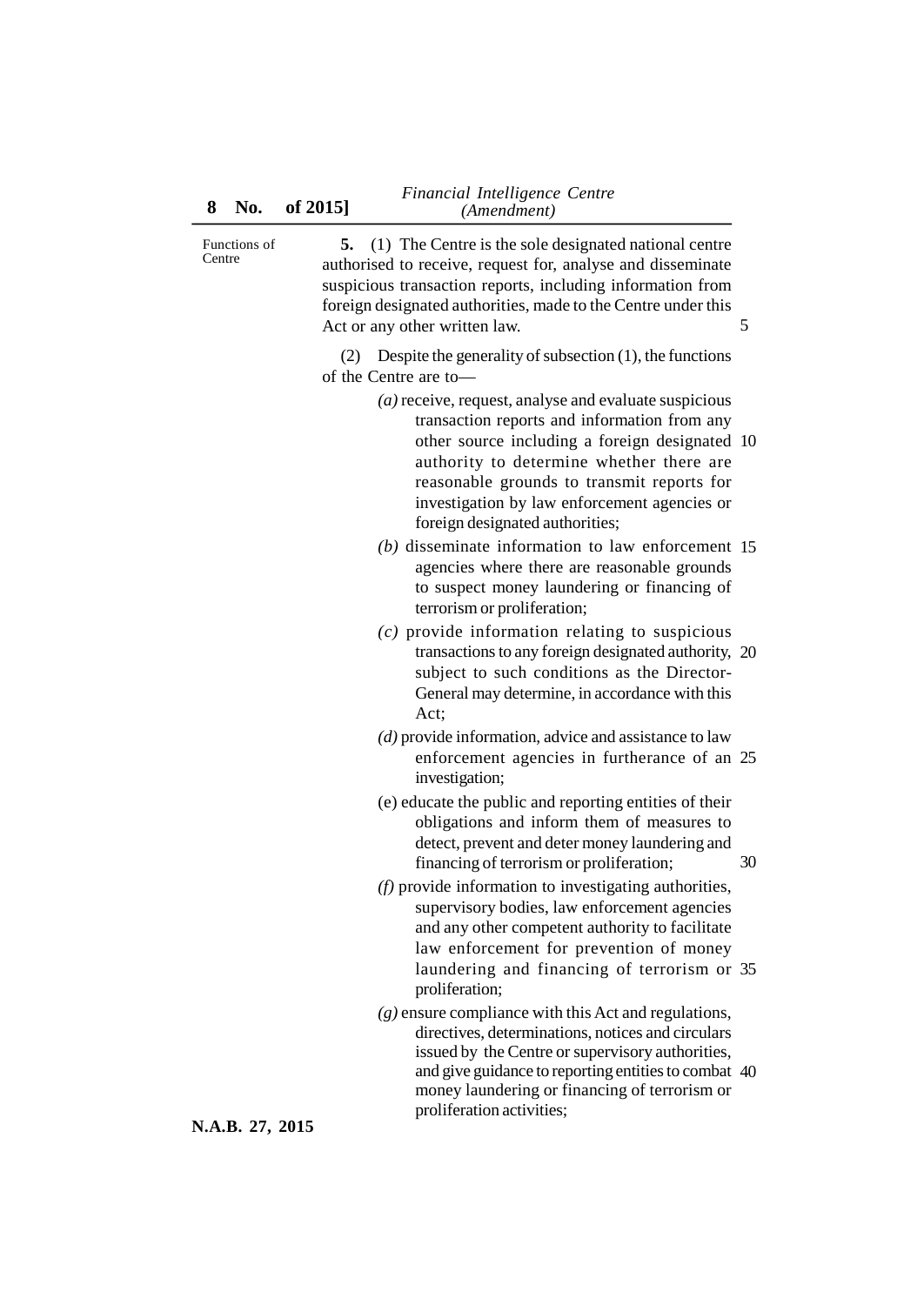|    | Financial Intelligence Centre<br>[No.<br>(Amendment)                                                                                                                                                                                                                                                                                       | of 2015        | 9          |
|----|--------------------------------------------------------------------------------------------------------------------------------------------------------------------------------------------------------------------------------------------------------------------------------------------------------------------------------------------|----------------|------------|
|    | $(h)$ facilitate effective supervision and enforcement<br>of this Act by supervisory authorities; and                                                                                                                                                                                                                                      |                |            |
|    | $(i)$ perform such other functions as are necessary to<br>give effect to this Act.                                                                                                                                                                                                                                                         |                |            |
| 5  | The Centre may, in performing its functions under<br>(3)<br>this Act-                                                                                                                                                                                                                                                                      |                |            |
|    | $(a)$ cooperate and exchange information with, or enter<br>into an agreement or arrangement, in writing,                                                                                                                                                                                                                                   |                |            |
| 10 | with a foreign designated authority, supervisory<br>authority, law enforcement agency or other<br>relevant authority to facilitate the discharge or<br>performance of its functions under this Act;                                                                                                                                        |                |            |
| 15 | $(b)$ conduct inquiries related to suspicious transacting<br>on behalf of foreign designated authorities<br>and notify them of the outcome;                                                                                                                                                                                                |                |            |
|    | $(c)$ access, directly or indirectly, on a timely basis,<br>financial, administrative and law enforcement<br>information required for the better carrying out<br>of its functions under this Act;                                                                                                                                          |                |            |
| 20 | $(d)$ consult with any relevant person, legal person or<br>legal arrangement for the purpose of exercising<br>its functions and powers under this Act;                                                                                                                                                                                     |                |            |
| 25 | $(e)$ request information and statistics from a<br>supervisory authority, law enforcement agency,<br>public body, regulatory agency, person or legal<br>arrangement for purposes of this Act or any<br>other law, where the information is required for<br>the discharge of its functions under this Act or<br>for purposes of the Act;    |                |            |
| 30 | $(f)$ request a law enforcement agency or competent<br>authority to report progress and outcomes on<br>matters referred to it by the Centre;                                                                                                                                                                                               |                |            |
| 35 | $(g)$ in consultation with a supervisory authority, where<br>applicable, cause an inspection to be made by<br>an officer authorised by the Director-General<br>in writing;                                                                                                                                                                 |                |            |
| 40 | $(h)$ provide a law enforcement agency or supervisory<br>authority with information derived from an<br>inspection carried out pursuant to paragraph $(g)$ ,<br>if there are reasonable grounds to suspect that<br>a transaction involves money laundering,<br>financing of terrorism or proliferation or any<br>other serious offence; and |                |            |
|    |                                                                                                                                                                                                                                                                                                                                            | <b>AF</b><br>D | <b>301</b> |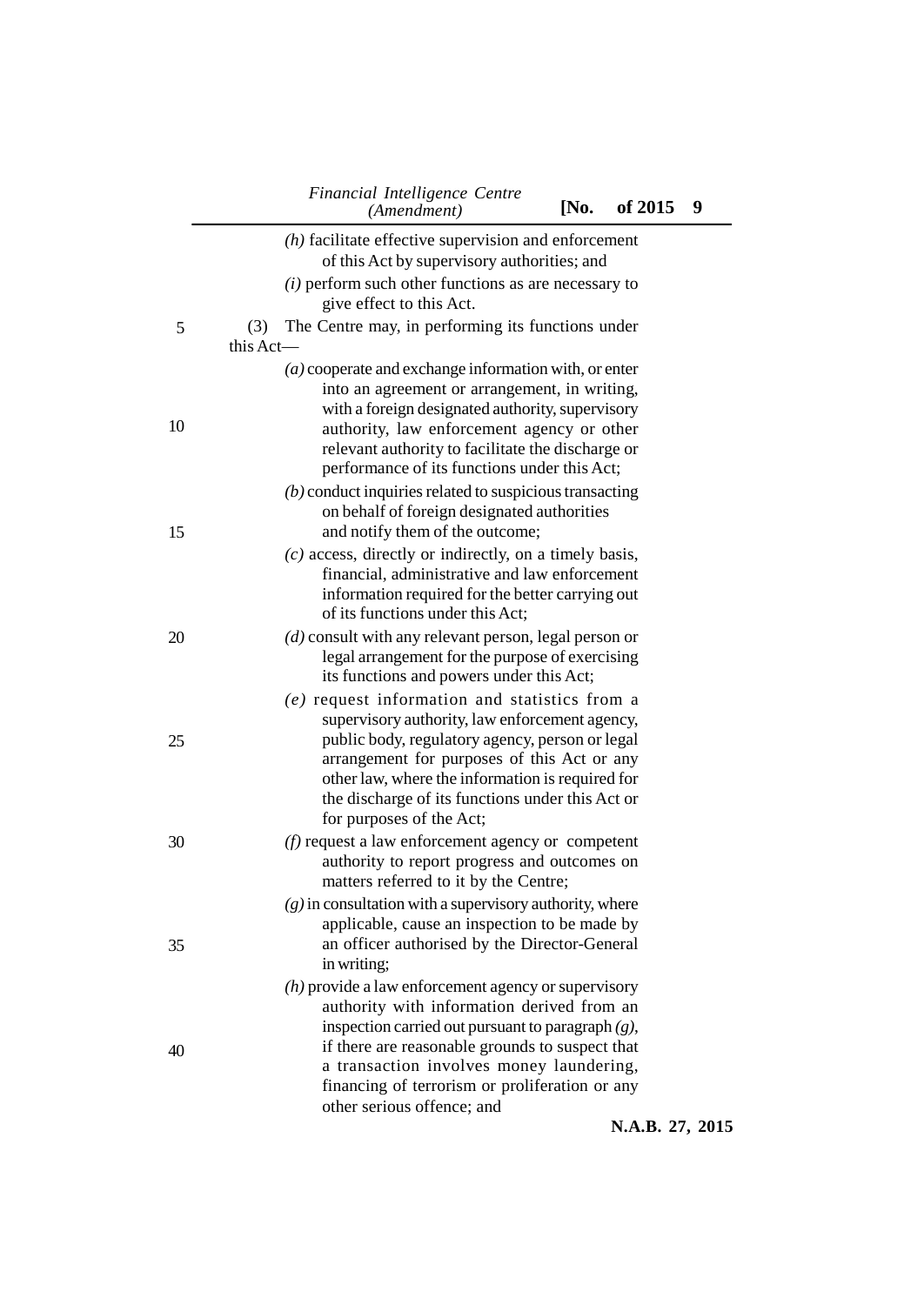|                              | $(i)$ supervise and enforce compliance with this Act<br>or any directive made in terms of this Act by<br>reporting entities that-                                                        |    |
|------------------------------|------------------------------------------------------------------------------------------------------------------------------------------------------------------------------------------|----|
|                              | (i) are not regulated or supervised by a<br>supervisory authority in terms of this 5<br>Act or any other law; or                                                                         |    |
|                              | (ii) are regulated or supervised by a<br>supervisory authority in terms of this<br>Act or any other law, if that supervisory<br>authority fails or neglects to enforce 10<br>compliance. |    |
|                              | An officer authorised to conduct an inspection under<br>(4)<br>paragraph $(g)$ of subsection (3) may exercise the powers of<br>an inspector provided for under section eleven B.         |    |
| Amendment<br>of<br>section 8 | Section <i>eight</i> of the principal Act is amended by the deletion 15<br>4.<br>of subsection (1) and the substitution therefor of the following:                                       |    |
|                              | Subject to the other provisions of this Act, the functions<br>(1)<br>of the Board are to-                                                                                                |    |
|                              | $(a)$ monitor and review the administrative performance<br>of the Centre in the carrying out of its functions 20<br>under this Act;                                                      |    |
|                              | $(b)$ approve policies for the proper administration and<br>management of the Centre;                                                                                                    |    |
|                              | $(c)$ review the implementation of cooperation agreements<br>between the Centre and domestic or foreign 25<br>designated authorities;                                                    |    |
|                              | $(d)$ consider and approve the proposed budget of the<br>Centre; and                                                                                                                     |    |
|                              | $(e)$ perform such other functions as are necessary to<br>give effect to this Act.                                                                                                       | 30 |
| Amendment<br>of<br>section 9 | Section <i>nine</i> of the principal Act is amended by the deletion<br>5.<br>of subsection (3) and the substitution therefor of the following:                                           |    |
|                              | The Director-General is responsible for-<br>(3)                                                                                                                                          |    |
|                              | $(a)$ the administration and management of the Centre;                                                                                                                                   |    |
|                              | $(b)$ appointing of the staff of the Centre;                                                                                                                                             | 35 |
|                              | $(c)$ the performance of the functions of the Centre; and                                                                                                                                |    |
|                              | $(d)$ the implementation of the decisions of the Board.                                                                                                                                  |    |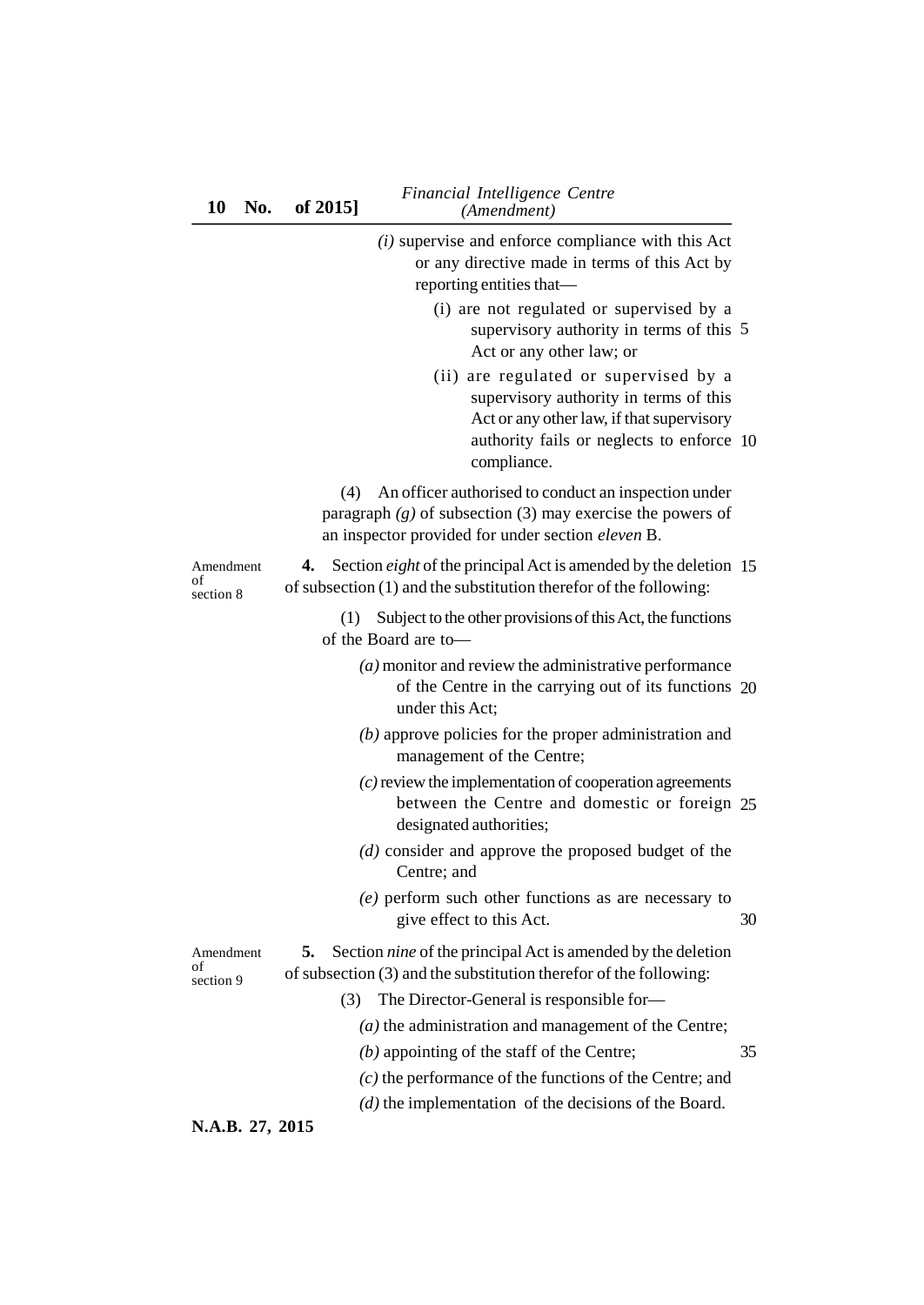of section 10

**6.** The principal Act is amended by the repeal of section *ten* and the substitution therefor of the following:

| 5  | (1) The Director-General or an officer authorised by<br>10.<br>the Director-General may, for the performance of the<br>Centre's functions under this Act request—                                                                                                                                                                                                    | Powers of<br>Director-<br>General |
|----|----------------------------------------------------------------------------------------------------------------------------------------------------------------------------------------------------------------------------------------------------------------------------------------------------------------------------------------------------------------------|-----------------------------------|
| 10 | $(a)$ financial information from a reporting entity to be<br>provided within such time as the Director-General<br>or an officer authorised by the Director-General<br>may specify, which is relevant to enable the Centre<br>to fulfill its functions;                                                                                                               |                                   |
|    | $(b)$ a reporting entity to disclose whether—                                                                                                                                                                                                                                                                                                                        |                                   |
|    | (i) a person is or has been a client of the reporting<br>entity;                                                                                                                                                                                                                                                                                                     |                                   |
| 15 | (ii) a person is acting or has acted on behalf of<br>a client of the reporting entity; or                                                                                                                                                                                                                                                                            |                                   |
|    | (iii) a client of the reporting entity is acting or<br>has acted on behalf of another person;                                                                                                                                                                                                                                                                        |                                   |
| 20 | $(c)$ such further information as the centre may require<br>for the performance of the centre's functions under<br>this Act;                                                                                                                                                                                                                                         |                                   |
|    | $(d)$ an employee or agent or former employee or former<br>agent of a reporting entity being inspected to-                                                                                                                                                                                                                                                           |                                   |
|    | (i) give to the inspector reasonable assistance<br>in connection with the inspection;                                                                                                                                                                                                                                                                                |                                   |
| 25 | (ii) appear before the inspector for examination<br>concerning matters relevant to the<br>inspection; or                                                                                                                                                                                                                                                             |                                   |
|    | (iii) produce a book or document relating to the<br>affairs of the reporting entity.                                                                                                                                                                                                                                                                                 |                                   |
| 30 | Where the information requested under subsection<br>(2)<br>(1) is classified under the State Security Act, the Centre<br>may apply to a judge in chambers to determine whether<br>the information is likely to-                                                                                                                                                      | Cap. 111                          |
| 35 | $(a)$ prejudice the security, defence or international<br>relations of the Republic; or                                                                                                                                                                                                                                                                              |                                   |
|    | $(b)$ involve the disclosure of any matter or deliberations<br>of a secret or confidential nature of the<br>Government.                                                                                                                                                                                                                                              |                                   |
| 40 | Where the Director-General reasonably suspects<br>(3)<br>that a transaction relates to money laundering, financing<br>of terrorism or proliferation or any other serious offence<br>or the commission of a serious offence, the Director-<br>General may order a reporting entity to freeze an account<br>or suspend a transaction, as the case may be, for a period |                                   |
| 45 | not exceeding fifteen days.                                                                                                                                                                                                                                                                                                                                          |                                   |

Repeal and replacement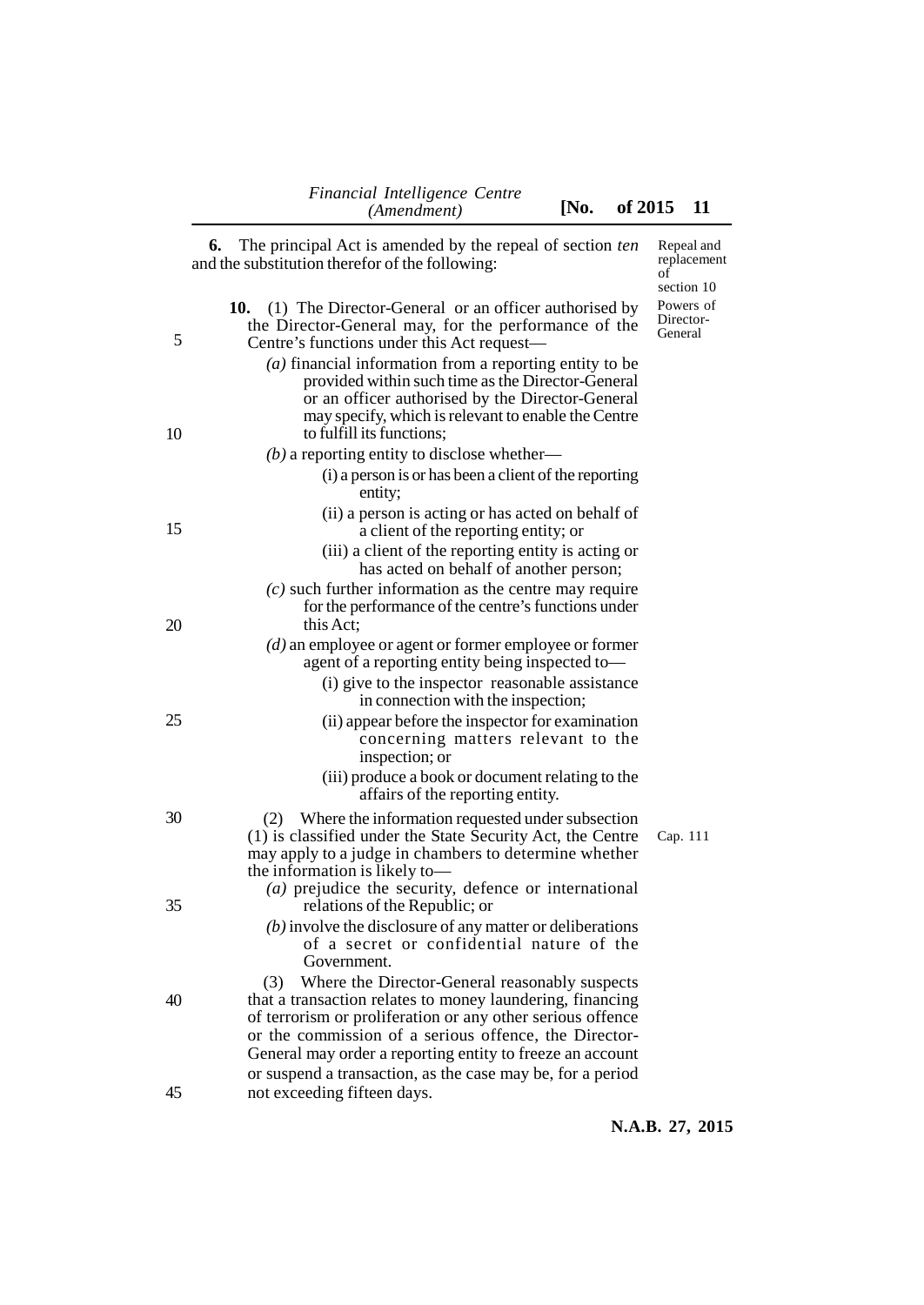(4) A person aggrieved with the decision of the Director-General to freeze an account or suspend a transaction may after seventy-two hours apply to a judge in chambers to discharge the order of the Director-General and shall serve a notice on the Director-General to join 5 the proceedings but such order shall remain in full force and effect until the judge determines otherwise.

(5) A person who contravenes subsection (3) commits an offence and is liable, upon conviction, to a fine not exceeding three hundred thousand penalty units or to 10 imprisonment for a period not exceeding three years, or to both.

(6) A person who contravenes the provisions of this section commits an offence and is liable, upon conviction, to—

*(a)* in case of a natural person, a fine not exceeding two hundred thousand penalty units or to imprisonment for a term not exceeding two years or to both; or

15

*(b)* in the case of a body corporate, a fine not exceeding two hundred and fifty thousand penalty units. 20

Amendment of section 11

**7.** Section *eleven* of the principal Act is amended by the deletion of the word "Board" and the substitution therefor of the word "Director-General".

Insertion of sections 11A, 11B and 11C

Inspectors

**8.** The principal Act is amended by the insertion, immediately after section *eleven*, of the following new sections: **11A.** (1) The Centre shall for the purposes of ensuring 25

compliance with the provisions of this Act, establish an inspectorate with the necessary technical staff and facilities required to administer, monitor and enforce measures to detect, prevent and deter money laundering and financing of terrorism 30 or proliferation.

(2) The Director-General may, on such terms and conditions as the Board may determine, appoint suitably qualified persons as inspectors for the purposes of this Act.

(3) The Director-General shall provide an inspector with 35 a certificate of appointment and an identity card, in the prescribed form, which shall be *prima facie* evidence of the inspector's appointment as such.

(4) An inspector shall, in performing any function under this Act— 40

*(a)* be in possession of the certificate of appointment referred to in subsection (3); and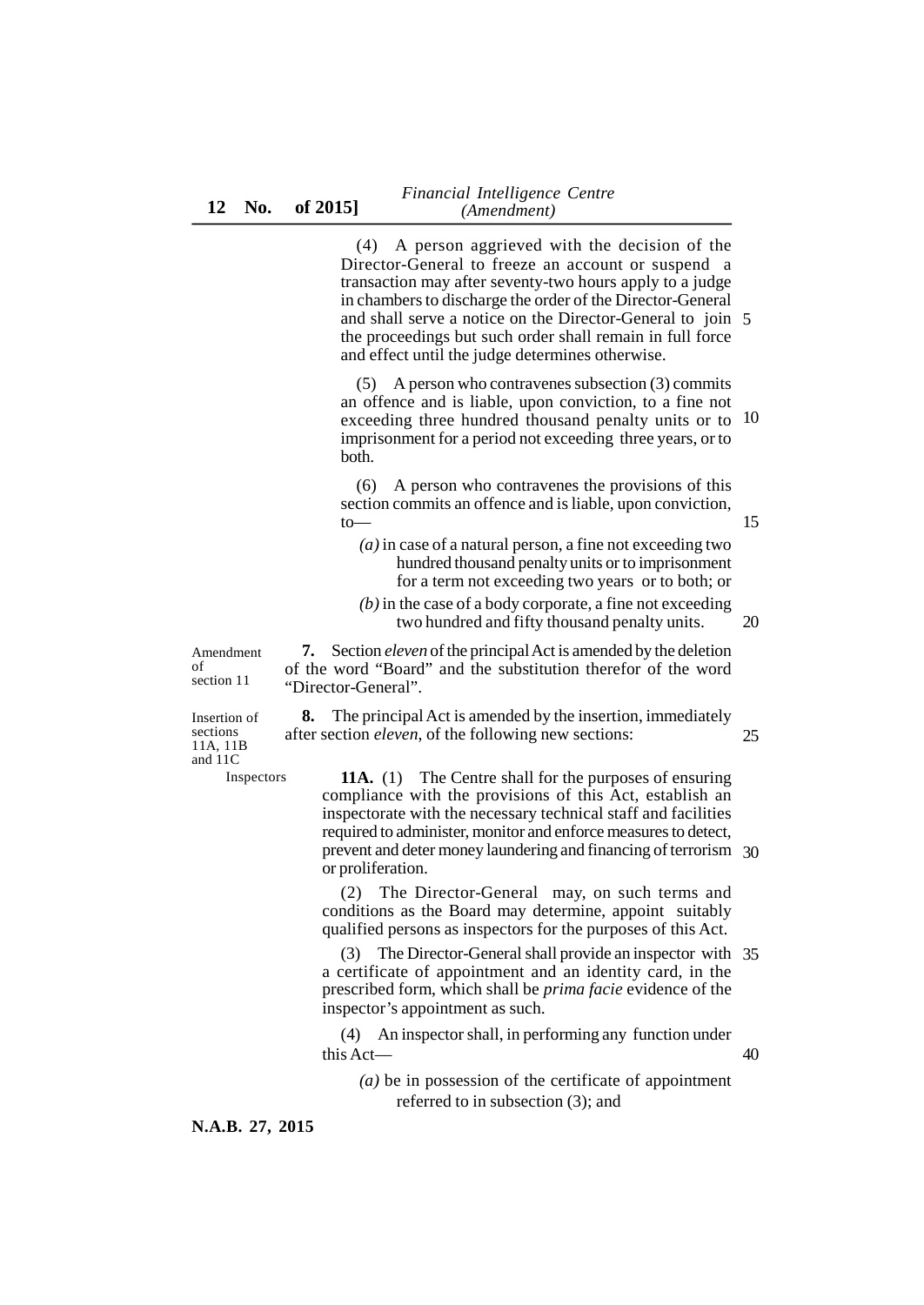- *(b)* show the certificate of appointment to a person who requests to see it or is subject to an inspection under this Act.
- (5) Where the head of a supervisory authority is permitted by another law to appoint inspectors under that law, the head of the supervisory authority may extend the appointment and functions of the inspectors under that law to include the undertaking of inspections in accordance with this Act. 5
- (6) An inspector whose appointment or functions are extended under subsection (5) may, in undertaking inspections under this Act, in addition to the functions conferred upon the inspector under the other law, perform the functions of an inspector under this Act. 10

(7) An extension of appointment made pursuant to subsection (5) shall be indicated in the certificate of appointment issued by the head of the supervisory authority to the inspector.

(8) An inspector shall, on appointment, take an oath or affirmation before the Director-General in the prescribed manner and form.

#### **11B**. An inspector may, at any reasonable time—

Powers of inspector

- *(a)* enter and search any facility, plant, undertaking, business or other premises where the inspector has reasonable grounds to believe information or documents which are relevant to an inspection are kept or an activity of money laundering or financing of terrorism or proliferation is being carried out or is likely to be carried out;
- *(b)* search a person in a reporting entity, undertaking, business or any other premises if there are reasonable grounds to believe that the person has possession of a document or an article that has a bearing on an inspection except that a person shall only be searched by a person of the same sex;
- *(c)* examine a document, record, material, matter, substance or article found in a reporting entity, undertaking, business or other premises that has a bearing on an inspection;

**N.A.B. 27, 2015**

20

25

30

35

15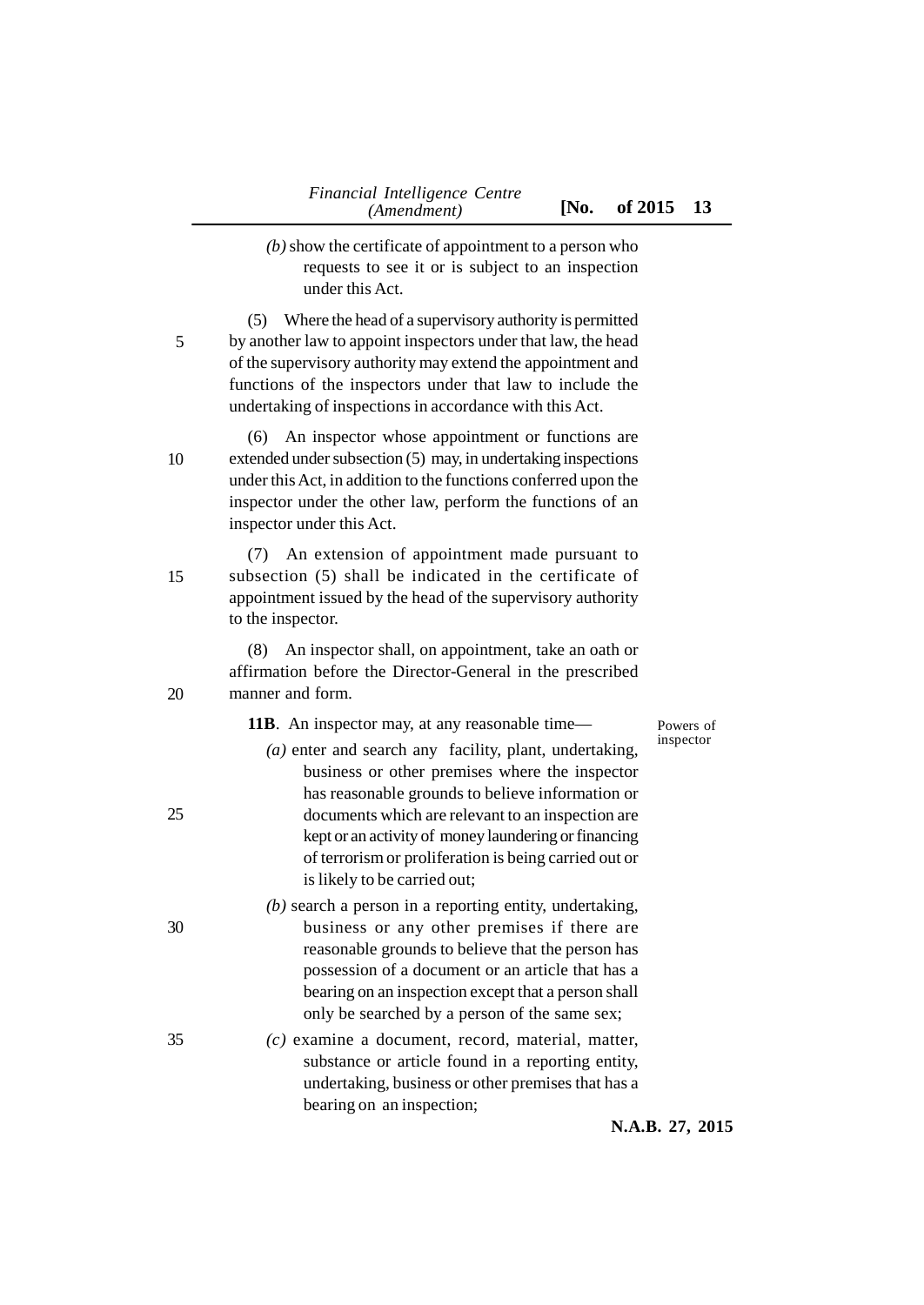| $(d)$ require information to be given about a document,<br>record, article, reporting entity, under-taking,<br>business or other premises by-                                                                                                                                                                                                                           |    |
|-------------------------------------------------------------------------------------------------------------------------------------------------------------------------------------------------------------------------------------------------------------------------------------------------------------------------------------------------------------------------|----|
| (i) the owner of the reporting entity, undertaking,<br>business or premises;                                                                                                                                                                                                                                                                                            | 5  |
| (ii) the person in control of the reporting entity,<br>undertaking, business or premises;                                                                                                                                                                                                                                                                               |    |
| (iii) the person who has control of the document,<br>article, record, reporting entity,<br>undertaking, business or premises; or                                                                                                                                                                                                                                        | 10 |
| (iv) any other person who may have the<br>information;                                                                                                                                                                                                                                                                                                                  |    |
| (e) take extracts from, or make copies of, a book, record,<br>licence, permit or document found in a reporting<br>entity, undertaking, business or premises that has 15<br>a bearing on an inspection;                                                                                                                                                                  |    |
| $(f)$ use a computer system in a reporting entity,<br>undertaking, business or premises, or require the<br>assistance of a person in a reporting entity,<br>undertaking, business or premises to use that 20<br>computer system to-                                                                                                                                     |    |
| (i) search any data contained in, or available to,<br>the computer system;                                                                                                                                                                                                                                                                                              |    |
| (ii) reproduce any record from the data; or                                                                                                                                                                                                                                                                                                                             |    |
| (iii) seize any output from the computer for 25<br>examination and copying;                                                                                                                                                                                                                                                                                             |    |
| $(g)$ attach and, if necessary, remove from a reporting<br>entity, undertaking, business or premises for<br>examination and safeguarding any document,<br>matter, material, substance or article that has a 30<br>bearing on an inspection;                                                                                                                             |    |
| $(h)$ inspect and examine any premises, vehicle, aircraft,<br>boat, railway carriage or other conveyance in or<br>upon which the inspector has reasonable grounds<br>to believe that a document, matter or material, 35<br>substance or article is being or has been used,<br>stored or transported for money laundering or<br>financing of terrorism or proliferation; |    |
| $(i)$ order the production of a document or record<br>pertaining to the use, storage or transportation of 40                                                                                                                                                                                                                                                            |    |

any substance, matter or article;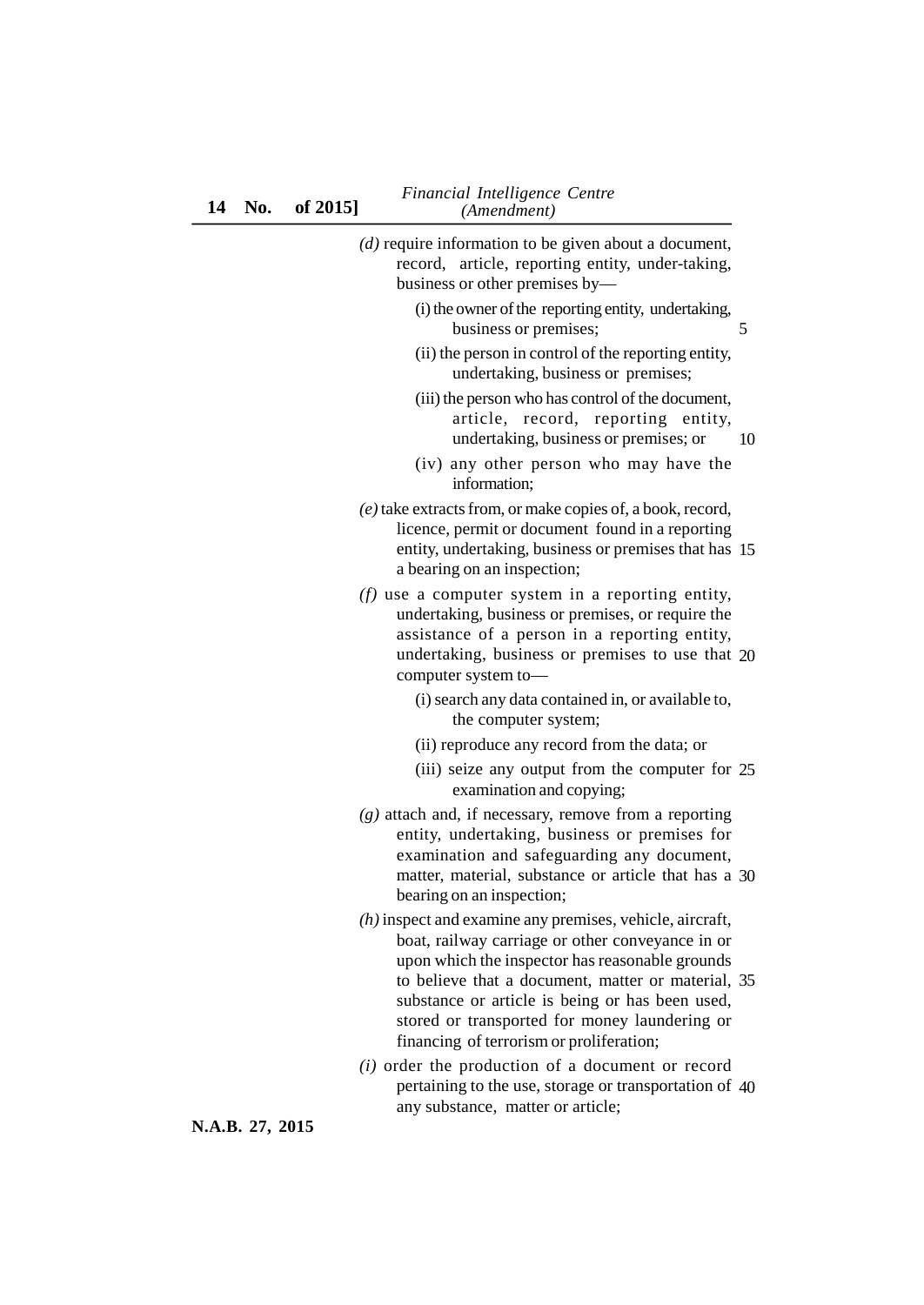|    | (Amendment)<br>INO.<br>01 ZU15                                                                                                                                                                           | 15 |
|----|----------------------------------------------------------------------------------------------------------------------------------------------------------------------------------------------------------|----|
|    | $(j)$ order the cessation of any operation or activity of<br>money laundering or financing of terrorism or<br>proliferation;                                                                             |    |
| 5  | $(k)$ request information from any person who has custody<br>or control of any premises, conveyance or<br>substance referred to in paragraph $(h)$ .                                                     |    |
| 10 | The books and records required to be produced shall<br>(3)<br>not, in the course of inspection, be removed from the premises<br>of the reporting entity or other premises at which they are<br>produced. |    |
|    | (4) An inspector who removes a document, matter,<br>material, substance or article from a reporting entity,<br>undertaking, business or premises under paragraph $(g)$ of<br>subsection $(1)$ shall-     |    |
| 15 | $(a)$ issue a receipt for the document, matter, material,<br>substance or article to the owner of, or person in<br>control of, the facility, plant, undertaking, business<br>or premises; and            |    |
| 20 | $(b)$ return the document, matter, material, substance or<br>article as soon as practicable if-<br>(i) the purpose for which it was removed is<br>achieved; or                                           |    |
| 25 | (ii) the Director of Public Prosecutions advises<br>the Centre, in writing, that no prosecution<br>shall be instituted in relation to the matter,<br>material, substance or article.                     |    |
|    | A person who-<br>(5)                                                                                                                                                                                     |    |
|    | $(a)$ delays or obstructs an inspector in the performance<br>of the inspector's functions under this Act;                                                                                                |    |
| 30 | $(b)$ refuses to give an inspector such reasonable<br>assistance as the inspector requires for the<br>purposes of exercising the inspector's powers;                                                     |    |
| 35 | $(c)$ fails to give an inspector the information, document<br>or record required or gives an inspector false or<br>misleading information in answer to an inquiry<br>made by the inspector; or           |    |
|    | $(d)$ impersonates or falsely represents oneself to be an<br>inspector;<br>commits an offence and is liable, upon conviction, to a fine                                                                  |    |
| 40 | not exceeding two hundred thousand penalty units or to<br>imprisonment for a period not exceeding two years, or to both.<br>N.A.B. 27, 2015                                                              |    |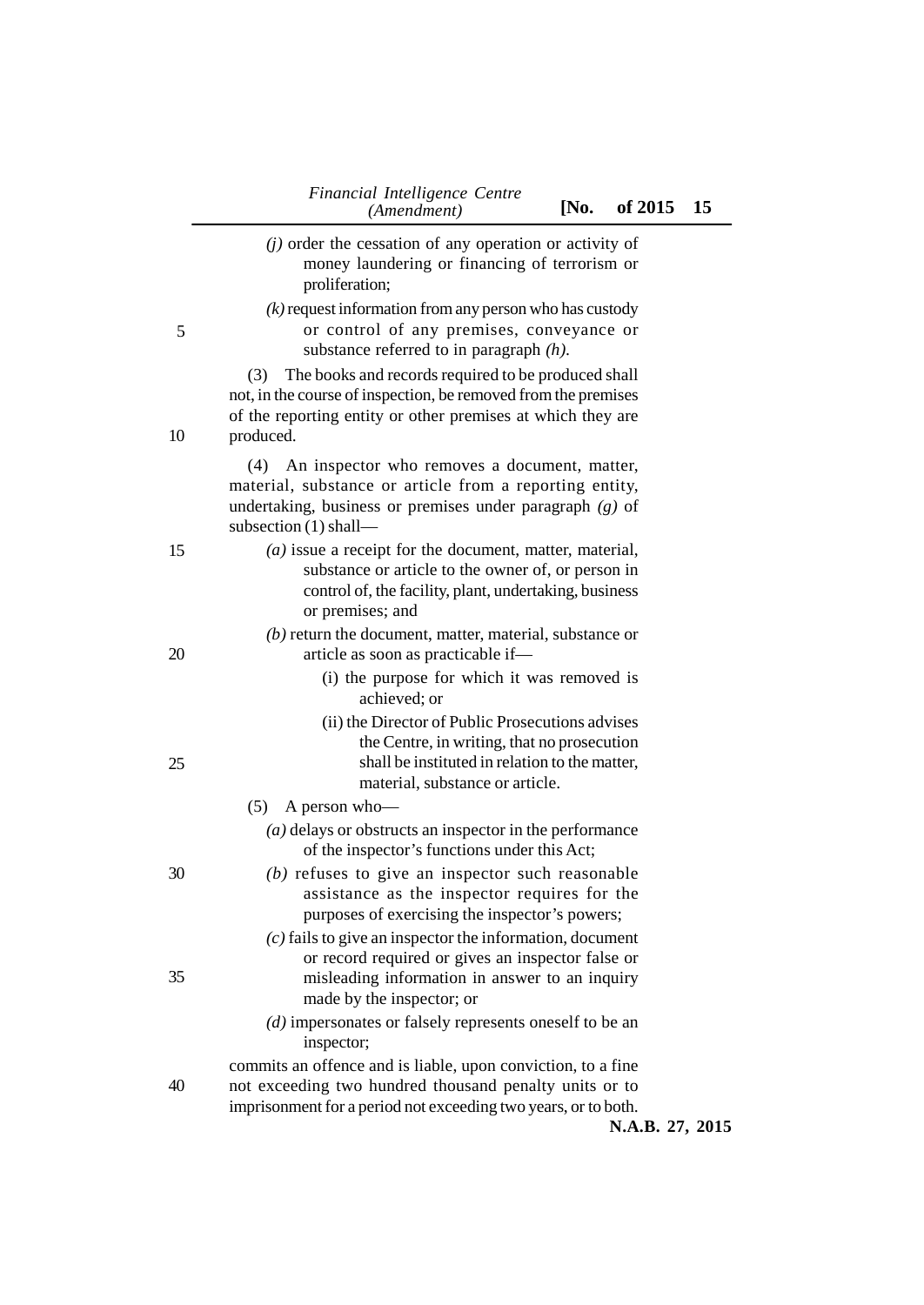(6) An inspector shall furnish the Director-General with a written report and any other information relating to an inspection as the Director-General may require.

(7) All information obtained in the course of the inspection shall be treated as confidential and used solely for the purpose 5 of this Act.

(8) Nothing in this section requires a person to disclose or produce information or a document that is classified or which falls under the State Security Act.

Cap. 111 Powers of arrest

**11C.** (1) An inspector may arrest a person, without 10 warrant, where the inspector has reasonable grounds to believe that the person—

- *(a)* is committing or has committed an offence under this Act;
- *(b)* is about to commit an offence under this Act and 15 there is no other way to prevent the commission of the offence;

### *(c)* unless arrested will—

- (i) escape or cause unreasonable delay, trouble or expense in being made answerable to 20 justice;
- (ii) interfere with the witnesses; or
- (iii) tamper with or destroy relevant evidence or material; or
- *(d)* is willfully obstructing the inspector in the execution 25 of the inspector's duties.

(2) An inspector shall, where the inspector arrests a person under subsection (1), hand over the person to a police officer, or surrender that person to a police post or station within twenty-four hours.

30

(3) A police officer referred to in subsection (2) shall, without undue delay, have the person so arrested brought before a court of competent jurisdiction to be dealt with accordingly.

**9.** The principal Act is amended in the heading of Part III by 35the deletion of the words "Terrorist Financing" and the substitution therefor of the words "Financing of Terrorism or Proliferation". Amendment of Heading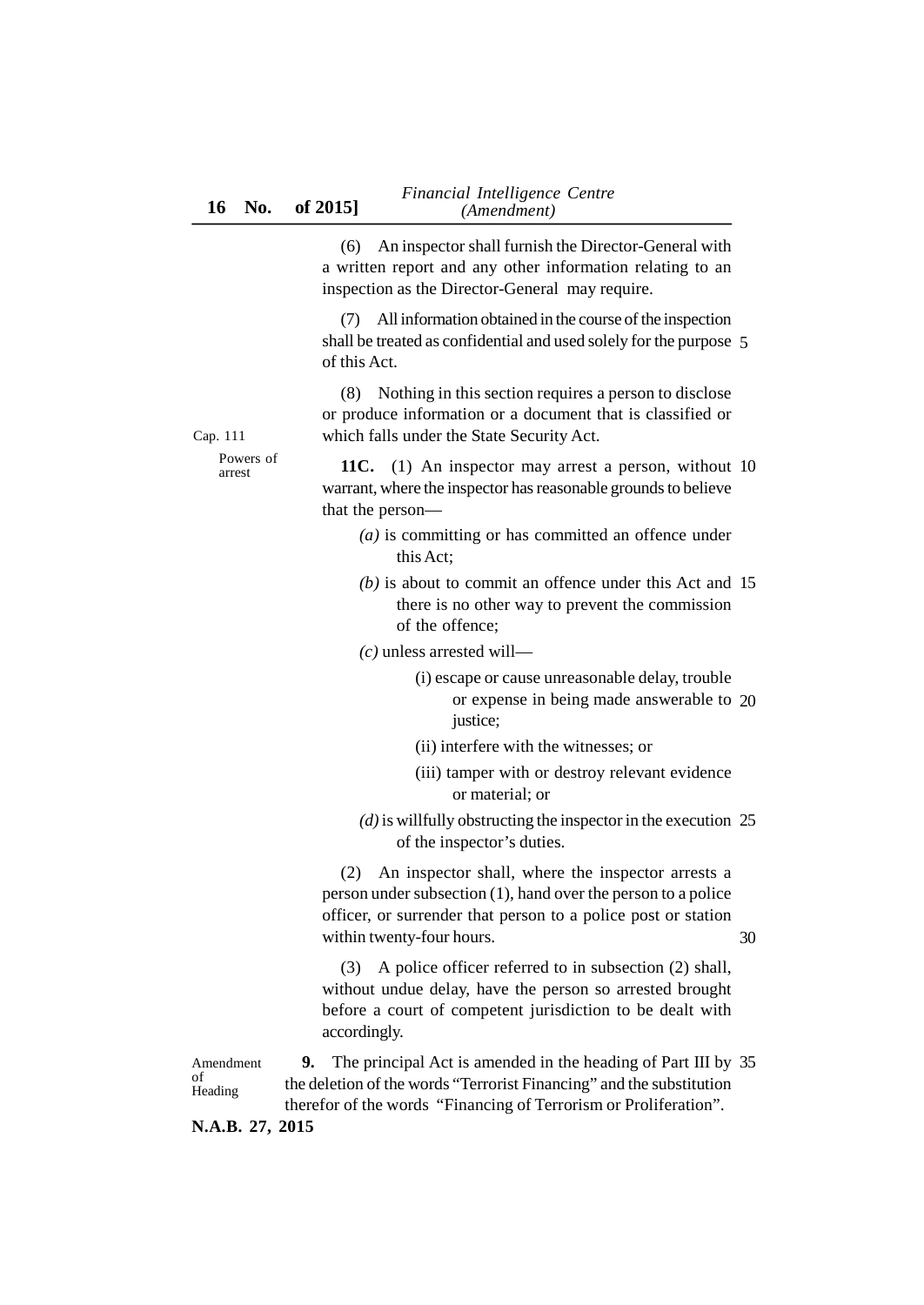|    | Financial Intelligence Centre<br>[No.<br>(Amendment)                                                                                                                                                                                                                 | of 2015<br>17                 |
|----|----------------------------------------------------------------------------------------------------------------------------------------------------------------------------------------------------------------------------------------------------------------------|-------------------------------|
|    | 10.<br>Section <i>sixteen</i> of the principal Act is amended—<br>(a) in paragraph (e) of subsection (1) by the insertion<br>immediately after the word "terrorism" of the words<br>"or proliferation";                                                              | Amendment<br>of<br>section 16 |
| 5  | $(b)$ in subsection (3) by the insertion immediately after the<br>word "terrorism" of the words "or proliferation";<br>$(c)$ in paragraph $(a)$ of subsection $(4)$ , by the insertion<br>immediately after the word "terrorism" of the words<br>"or proliferation". |                               |
| 10 | 11.<br>Section <i>seventeen</i> of the principal Act is amended in<br>paragraph $(a)$ of subsection (1) by the insertion immediately after<br>the word "terrorism" of the words "or proliferation".                                                                  | Amendment<br>of<br>section 17 |
|    | 12.<br>Section eighteen of the principal Act is amended in<br>paragraph $(a)$ by the insertion immediately after the word<br>15 "terrorism" of the words "or proliferation".                                                                                         | Amendment<br>of<br>section 18 |
|    | 13.<br>Section <i>nineteen</i> of the principal Act is amended—<br>$(a)$ in the marginal note, by the insertion immediately after<br>the word "customers" of the words "and politically-<br>exposed persons";                                                        | Amendment<br>of<br>section 19 |
| 20 | (b) in paragraph $(a)$ by the insertion immediately after the<br>word "terrorism" of the words "or proliferation";                                                                                                                                                   |                               |
| 25 | $(c)$ in subparagraph (iii) of paragraph $(b)$ by the deletion of<br>the words "terrorism financing" and the substitution<br>therefor of the words "financing of terrorism or<br>proliferation" and                                                                  |                               |
|    | $(d)$ by the insertion of the words "and politically-exposed<br>person" immediately after the words "high risk<br>customer", wherever the words appear.                                                                                                              |                               |
|    | Section <i>twenty</i> of the principal Act is amended in paragraph<br>14.<br>30 $(e)$ by insertion immediately after the word "terrorism" of the words<br>"or proliferation".                                                                                        | Amendment<br>of section 20    |
|    | (1) Section <i>twenty-two</i> of the principal Act is amended—<br>15.<br>$(a)$ in subsection (1), by the insertion immediately after the<br>word "Centre" of the words "a supervisory authority                                                                      | Amendment<br>οf<br>section 22 |
| 35 | and a law enforcement agency";<br>$(b)$ by the insertion, immediately after subsection (2), of the<br>following:                                                                                                                                                     |                               |
|    |                                                                                                                                                                                                                                                                      | N.A.B. 27, 2015               |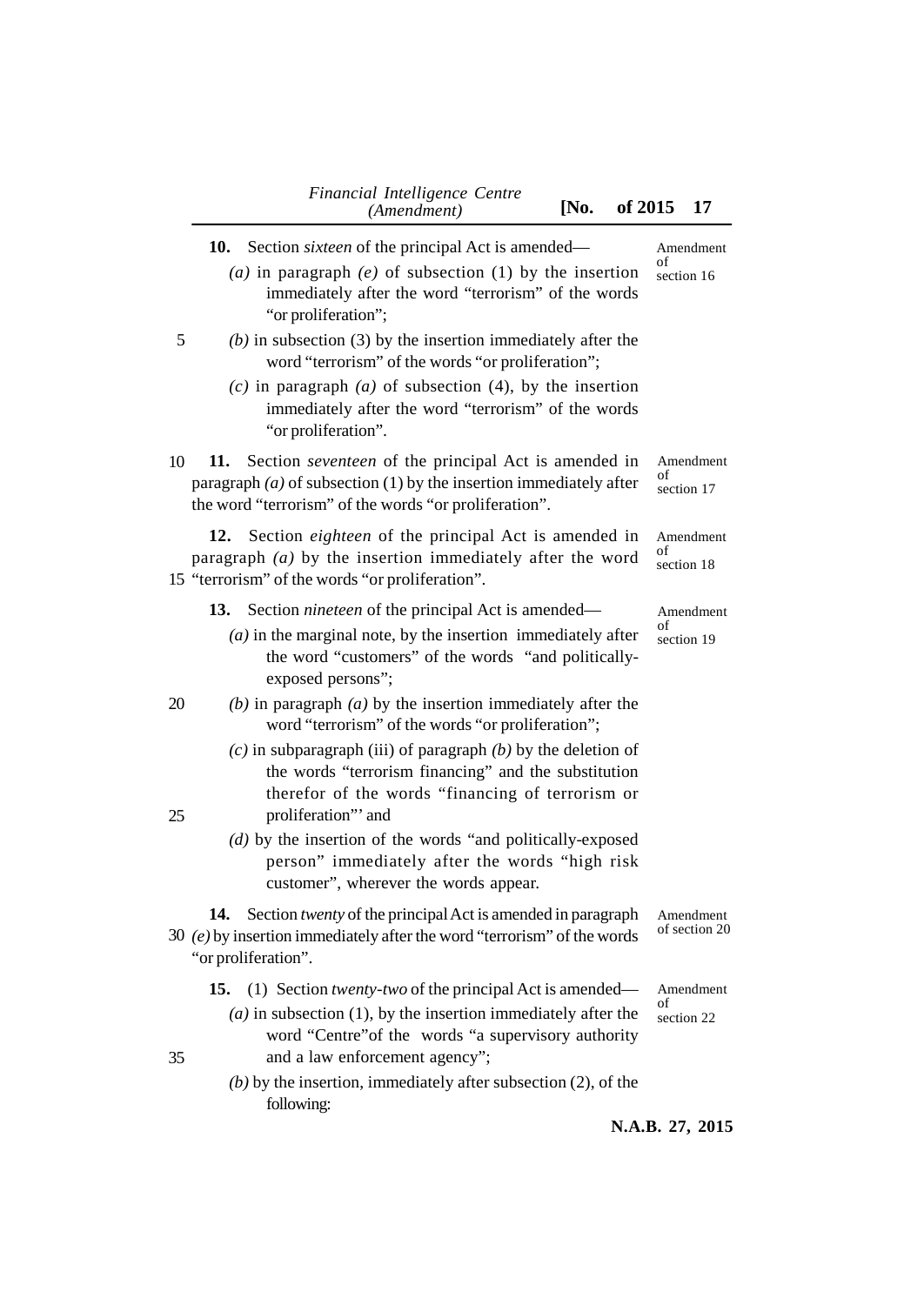(3) A reporting entity shall keep the records referred to in subsection (1) by way of original documents in the form of hard copies or in an electronic form in an electronic storage device.

|  |  |  |  | <b>16.</b> Section <i>twenty-three</i> of the principal Act is amended by $-$ 5 |
|--|--|--|--|---------------------------------------------------------------------------------|
|--|--|--|--|---------------------------------------------------------------------------------|

Amendment of section 23

of

| (a) the insertion immediately after the word "terrorism" of   |  |
|---------------------------------------------------------------|--|
| the words "or proliferation";                                 |  |
| $(b)$ the insertion, immediately after subsection (3), of the |  |

following:

(4) A person shall not be appointed as a 10 compliance officer unless that person has—

- (i) two years experience in the field of regulatory compliance;
- (ii) not been convicted of an offence under this Act or any other law; and 15

20

- (iii) been approved by the Centre;
- *(c)* the renumbering of subsections (4) and (5) as subsections (5) and (6) respectively.

**17.** Section *twenty-five* of the principal Act is amended in subsection  $(1)$  by— Amendment section 25

- *(a)* the deletion of the word "and" at the end of paragraph *(a)*; and
- *(b)* the insertion after paragraph *(b)* of the following:
	- *(c)* examine all complex, unusual and large transactions and patterns of transactions that 25 have no apparent economic or lawful purpose; and
	- *(d)* examine the background and purpose of transactions under paragraphs *(a)* and *(b)* and make its findings in writing. 30

**18.** Section *twenty-nine* of the principal Act is amended in subsection (1) by the deletion of the words "financial institution" and the substitution therefor of the words "reporting entity". Amendment section 29

Amendment of section 36

of

**19.** (1) Section *thirty-six* of the principal Act is amended by the insertion, immediately after subsection (4), of the following: 35

(5) A supervisory authority may appoint a suitably qualified employee of the supervisory authority as an inspector for purposes of monitoring compliance with this Act.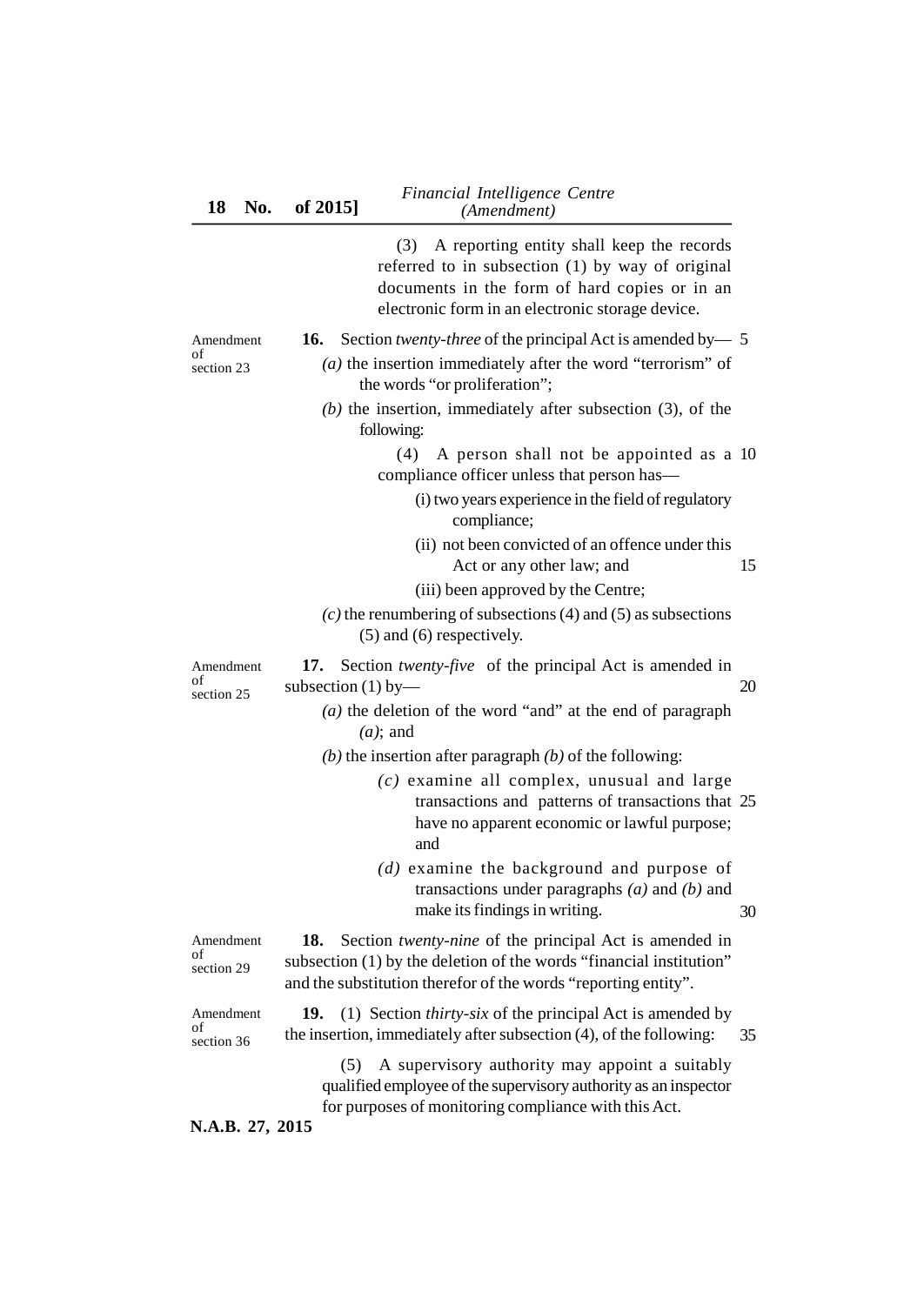(6) An inspector appointed pursuant to subsection (5) shall have the same powers as an inspector appointed under section *eleven A.* **20**. The principal Act is amended by the insertion, immediately 5 after section *thirty-six*, of the following: **36A.** The Centre shall maintain a register of all reporting entities, which shall contain such particulars as are prescribed. **21.** (1) Section *thirty-seven* of the principal Act is amended by the deletion of subsection (2) and the substitution therefor of the 10 following: (2) The Centre shall, upon application to the High Court and satisfying the High Court that a reporting entity has failed*,* without reasonable excuse, to comply in whole or in part with any obligation under this Act, obtain an order against the reporting entity, an officer or employee of the reporting entity on such terms as the High Court considers necessary to enforce compliance with such obligation. **22.** The principal Act is amended by the insertion, immediately after section *thirty-seven*, of the following: **37A.** (1) A court may, on *ex parte* application made by Monitoring the Centre, make a monitoring order requesting a reporting entity to make a transaction report to the Centre. (2) A monitoring order may state that a reporting entity shall report transactions conducted by the specified reporting entity and transactions conducted in respect of a specified account or facility at the reporting entity if there are reasonable grounds to suspect that— *(a)* a person has transferred or may transfer the proceeds of an unlawful activity through the reporting entity or is using or may use the reporting entity for money laundering or financing of terrorism or proliferation; and *(b)* the account or facility has received or may receive the proceeds of an unlawful activity or is being or may be used for money laundering or financing of terrorism or proliferation. (3) A monitoring order lapses after ninety days from the date it is made, except that before the expiry of the period, the Centre may apply to the court to extend the order for a further period not exceeding ninety days at a time if— **N.A.B. 27, 2015** Insertion of section 36A Register of reporting entities Amendment of section 37 Insertion of sections 37A, 37B and 37C order 15 20 25 30 35 40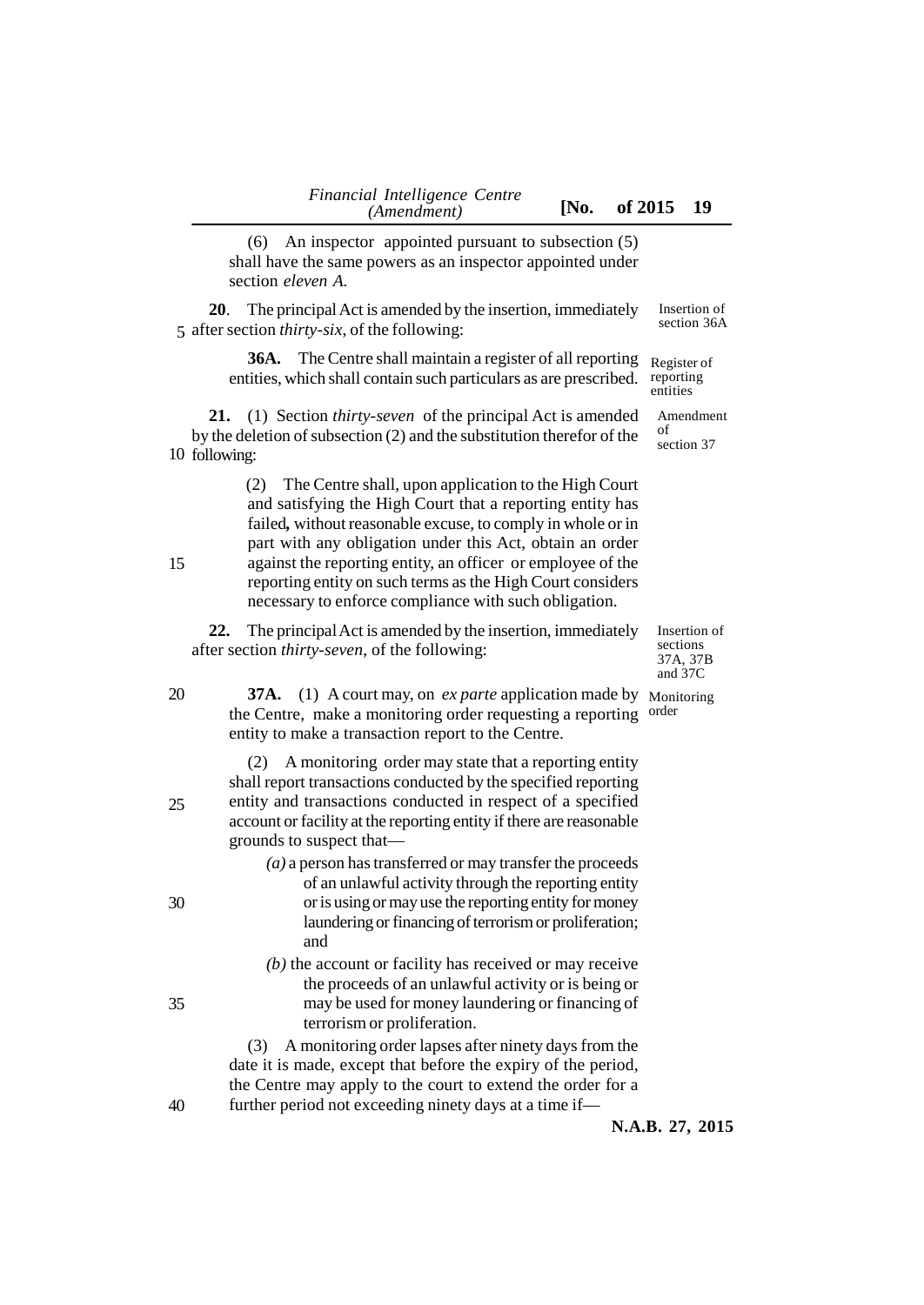|                     | $(a)$ the grounds on which the order is based still exist;<br>and                                                                                                                                                                                                                                                                                                                 |
|---------------------|-----------------------------------------------------------------------------------------------------------------------------------------------------------------------------------------------------------------------------------------------------------------------------------------------------------------------------------------------------------------------------------|
|                     | $(b)$ the court is satisfied that the interest of justice may<br>best be served by monitoring the person, account<br>or facility referred to in subsection $(1)$ and in the 5<br>manner provided for in this section.                                                                                                                                                             |
| Notice to<br>comply | The Director-General may, by notice in writing,<br>37B.<br>and after giving the reporting entity a reasonable opportunity<br>to be heard, require the reporting entity to comply by the date<br>or within the period specified therein, with any directive 10<br>contained in the notice in connection with any matter arising<br>out of a report issued following an inspection. |
| Compliance<br>Order | 37C. (1) The Director-General may, where the Director-<br>General reasonably determines that any condition of a directive<br>issued under this Act has been breached, serve a compliance 15<br>order on the reporting entity requiring the reporting entity to<br>remedy the breach within the period stipulated in the order.                                                    |
|                     | A compliance order issued under subsection (1)<br>(2)<br>$may-$                                                                                                                                                                                                                                                                                                                   |
|                     | $(a)$ suspend a business activity of a reporting entity or 20<br>person with immediate effect if the Director-<br>General considers that the suspension is necessary<br>to prevent or mitigate an imminent risk of<br>significant adverse effects of money laundering<br>and financing of terrorism or proliferation occurring; 25<br><b>or</b>                                   |
|                     | $(b)$ require the reporting entity or person to take<br>specified measures to prevent or abate any adverse<br>effect.                                                                                                                                                                                                                                                             |
|                     | (3)<br>The Centre may, where a reporting entity fails to 30<br>comply with a compliance order take the necessary steps to<br>remedy the breach and recover the cost from the reporting<br>entity.                                                                                                                                                                                 |
|                     | A reporting entity or person in respect of which a<br>(4)<br>compliance order is served shall comply with the requirements 35<br>of the order by the date specified in the order and if no date<br>is specified, the person shall comply with the order<br>immediately.                                                                                                           |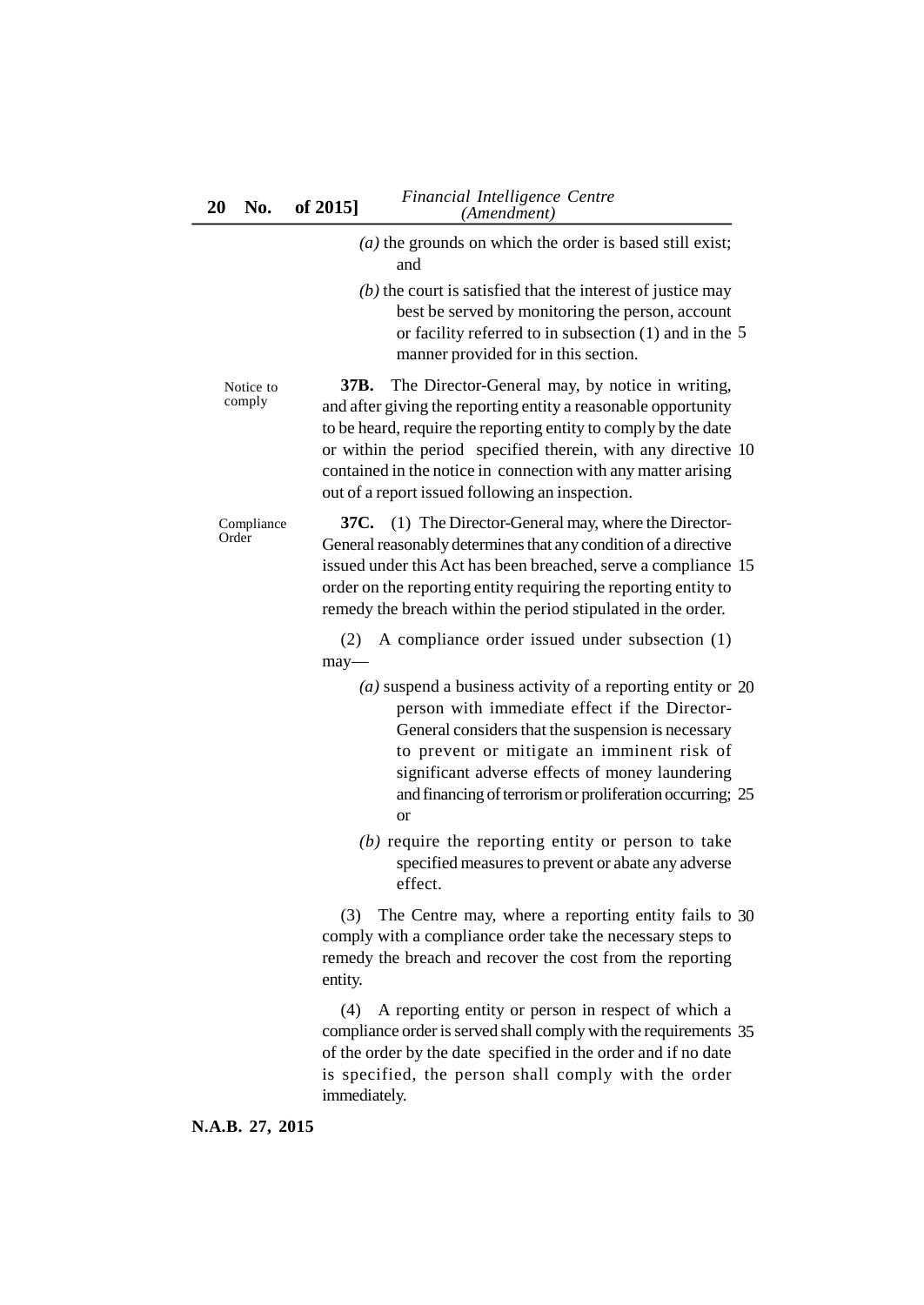(5) A person who contravenes subsection (4) commits an offence and is liable, upon conviction, to a fine not exceeding three hundred thousand penalty units or to imprisonment for a period not exceeding three years, or to

both. 5

30

(6) If the reporting entity or person fails to comply with a requirement specified in the compliance order within the specified time, the reporting entity or person is liable to a further fine not exceeding two thousand penalty units for each

day or part of a day after the date specified in the order during which the offence continues. 10

**23.** Section *forty-five* of the principal Act is amended by the insertion, immediately after the words "twentynine", of the words "or thirty".

**24.** The principal Act is amended by the insertion, immediately after section *forty-five*, of the following: 15

> **45A.** A person who intentionally or negligently conducts multiple transactions separately with one or more reporting entities in order to avoid the duty to report a transaction or in

- breach of the duty to disclose information under this Act, commits an offence and is liable, upon conviction, to a fine not exceeding seven hundred thousand penalty units or to imprisonment for a period not exceeding seven years, or to both. 20
- **25.** The principal Act is amended by the insertion immediately after section *forty-nine*, of the following: 25

**49A.** A person who unduly influences, obstructs, hinders, interferes with or threatens or attempts to unduly influence, obstruct, hinder, interfere with or threaten an official or representative of the Centre, while in the performance of their duties or the exercise of their powers in terms of this Act, commits an offence is liable, upon conviction, to a fine not exceeding one hundred thousand penalty units or to imprisonment for a period not exceeding one year, or to both.

**49B.** (1) The Centre or a supervisory authority may, where a reporting entity is in breach of a provision of this Act which is not a criminal offence impose one or more of the following administrative sanctions: 35

Amendment of section 45

Insertion of new section 45A

Conducting transaction to avoid reporting duty

> Insertion of new sections 49A and 49B

Undue influence, obstruction, hindrance, interference of officers and other staff

Administrative sanctions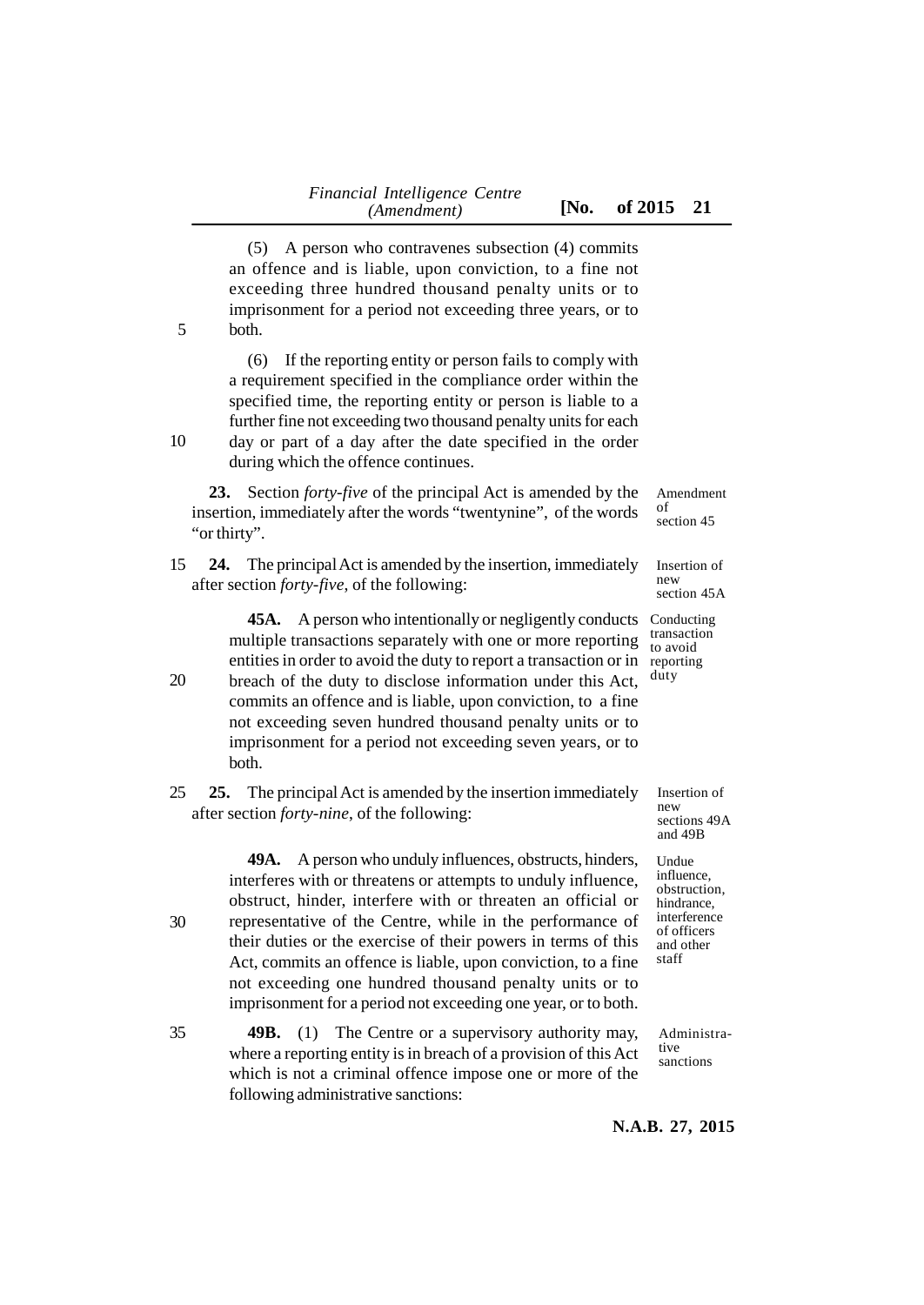- *(a)* a caution not to repeat the conduct which led to the non-compliance with a provision of this Act;
- *(b)* a reprimand;
- *(c)* a directive to take remedial action or to make specific arrangements to redress identified non-compliance; 5
- *(d)*the restriction or suspension of certain specified business activities;
- *(e)* publication of a public notice of any prohibition or requirement imposed by the Centre or a supervisory authority under this Part and of any rescission or variation thereof, and the notice may, if the Centre or supervisory authority considers necessary, include 10 a statement of the reason for the prohibition, requirement, variation or rescission; and
- *(f)* a financial penalty not exceeding one million penalty units.
- *(g)* a reporting entity or person may within thirty days of receipt of administrative sanction, appeal to the High Court against an 15 administrative sanction imposed by the Centre or a supervisory authority.

(2) The factors to be considered by the Centre or a supervisory authority when determining an appropriate administrative sanction includes—

- *(a)* the nature, duration, seriousness and extent of the relevant non-20 compliance;
- *(b)* whether the reporting entity or person has previously failed to comply with any law;
- *(c)* any remedial steps taken by the reporting entity or person to prevent a recurrence of the non-compliance; 25
- *(d)* any steps taken or to be taken against the reporting entity or person by—
	- (i) another supervisory authority; or
	- (ii) a professional association which the reporting entity or person is a member; 30
	- (iii) any other relevant factors, including mitigating factors.

(3) Before imposing an administrative sanction, the Centre or supervisory authority shall give the reporting entity or person fourteen days notice in writing specifying—

- *(a)* the nature of the alleged non-compliance; 35
- *(b)* the intention to impose an administrative sanction;
- *(c)* amount or particulars of the intended administrative sanction; and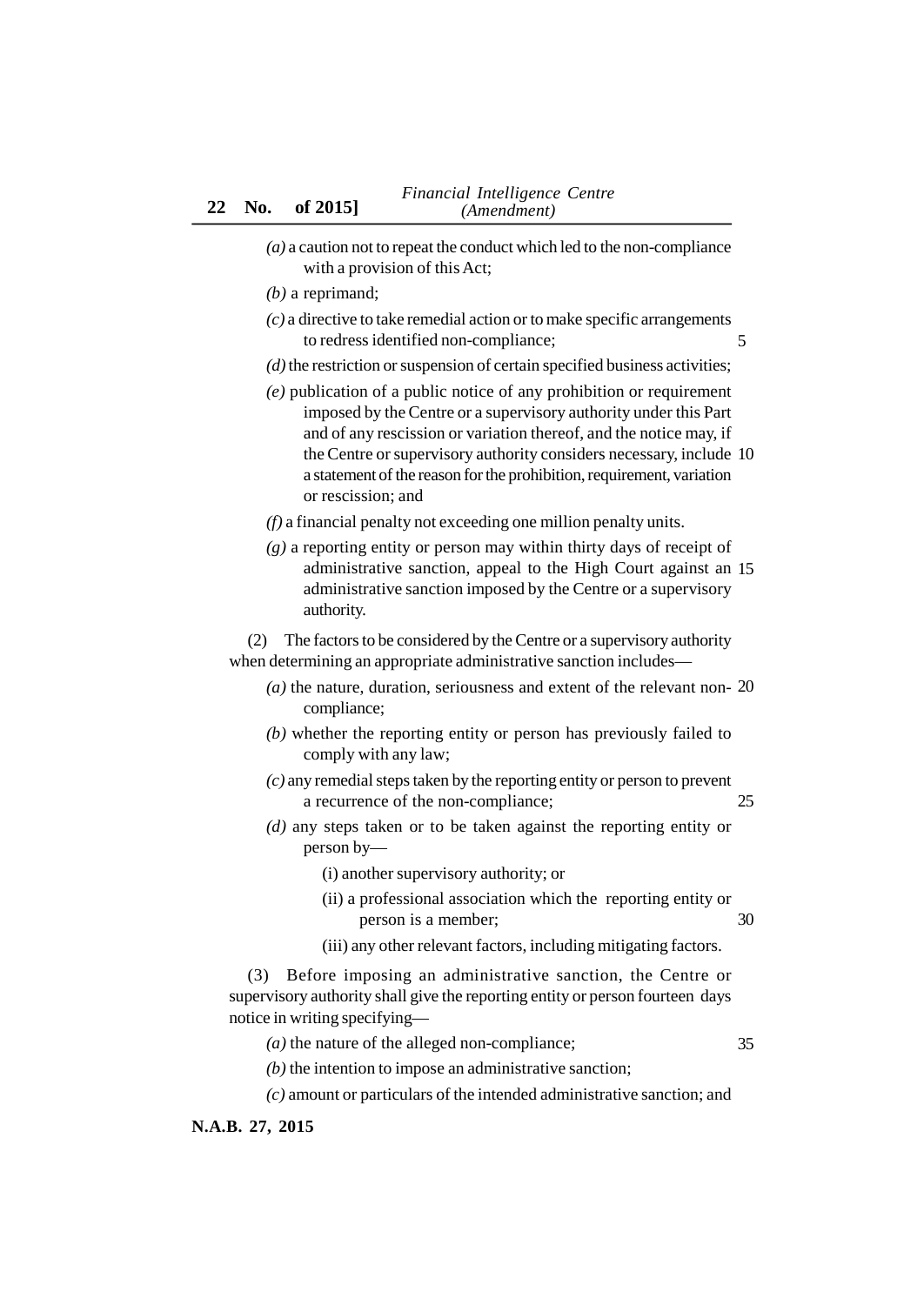- *(d)* that the reporting entity or person may, in writing, within a period specified in the notice, make representations as to the reasons the administrative sanction should not be imposed.
- **26.** The principal Act is amended by deletion of section *fiftysix* and the substitution therefor of the following: 5

Repeal and replacement of section 56

**56.** (1) The Centre may, in the exercise of its functions under this Act issue, in such manner as the Centre determines, such instructions, directives, guidelines or rules to reporting entities as it considers necessary for the better carrying out of its functions under this Act or regarding the application of

(2) An instruction, directive, guideline or rule issued by the Centre under this section may—

*(a)* be either general or specific;

this Act.

10

15

- *(b)* be varied or revoked by subsequent instructions, directions, guidelines or rules; and
- *(c)* be given to such persons and in such manner as the Centre considers appropriate.
- (3) The Centre may, where it considers appropriate, require a supervisory authority to issue an instruction, direction, guideline or rule regarding the application of this Act to a reporting entity regulated or supervised by the supervisory authority. 20
- (4) A supervisory authority that intends to issue an instruction, direction, guideline or rule under subsection (3) shall consult the Centre prior to issuing any instructions, directions, guidelines or rules under this section. 25
- (5) Despite paragraph *(e)* of subsection (3) of section *five* of the Act the Centre or a supervisory authority may in writing direct a reporting entity to— 30
	- *(a)* provide the Centre or the supervisory authority, as the case may be—
		- (i) with information, reports or statistical returns specified in the notice, at the time or at the intervals specified in the notice; and

Centre to issue directives. guidelines, rules, instructions, etc.

35